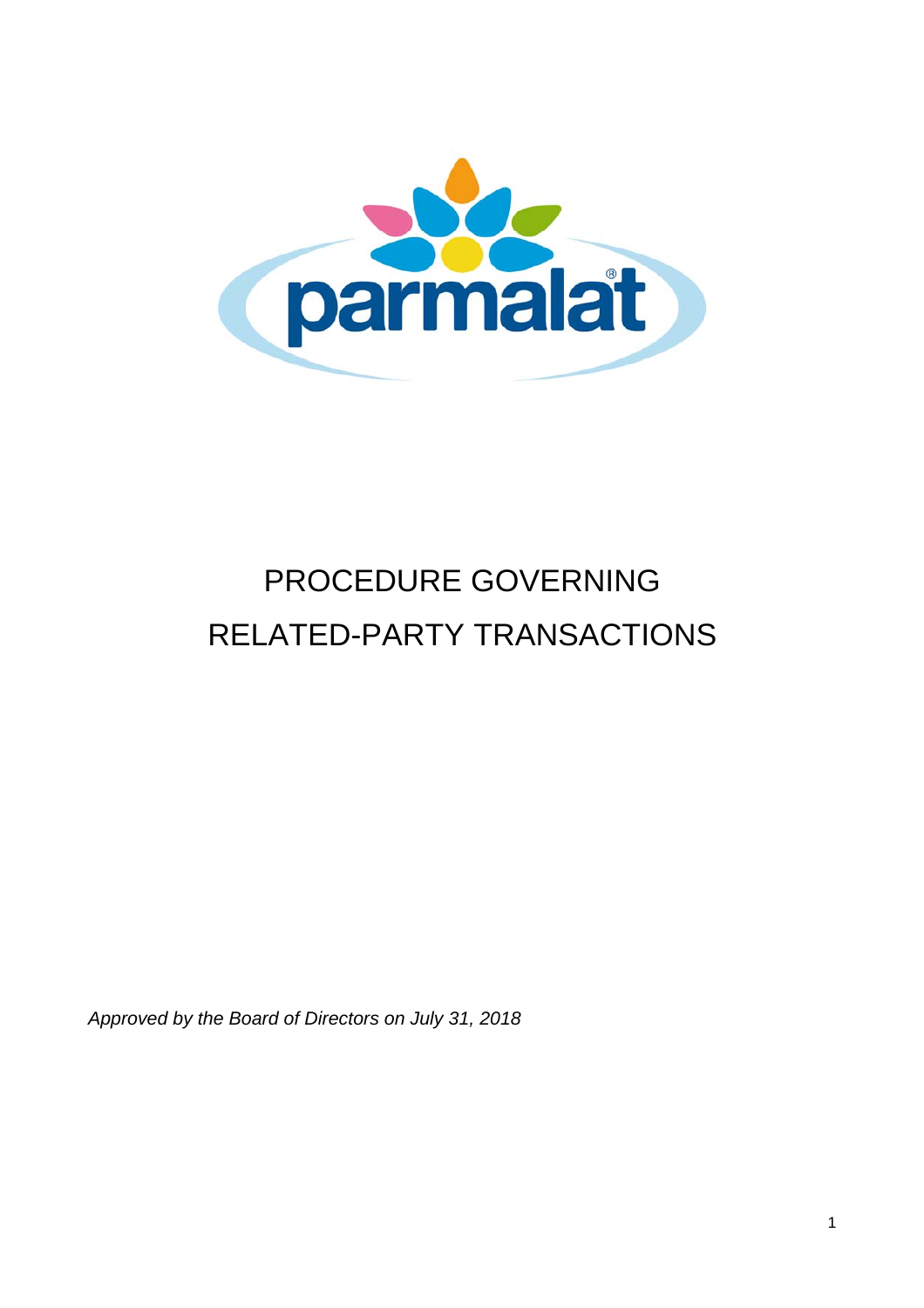## *CONTENTS*

| 1.         |                                                                                                                                                         |  |
|------------|---------------------------------------------------------------------------------------------------------------------------------------------------------|--|
| 2.         |                                                                                                                                                         |  |
| 3.         |                                                                                                                                                         |  |
| 3.1<br>3.2 |                                                                                                                                                         |  |
|            |                                                                                                                                                         |  |
|            | 5. Committee Responsible for Reviewing Related-Party Transactions  8                                                                                    |  |
| 6.         |                                                                                                                                                         |  |
|            | 6.1.1 Approval of Highly Material Transactions and role of the RPT Committee9                                                                           |  |
| 6.3<br>6.4 | 6.2.1 Approval of Less Material Transactions and Role of the RPT Committee11<br>Transactions Falling Within the Purview of the Shareholders' Meeting 13 |  |
| 6.5        |                                                                                                                                                         |  |
| 7.         |                                                                                                                                                         |  |
| 8.         |                                                                                                                                                         |  |
|            |                                                                                                                                                         |  |
|            |                                                                                                                                                         |  |
|            |                                                                                                                                                         |  |
|            |                                                                                                                                                         |  |
|            | 13.2 Annex 3 to the Regulation: "Designation of Highly Material Related-party                                                                           |  |
|            |                                                                                                                                                         |  |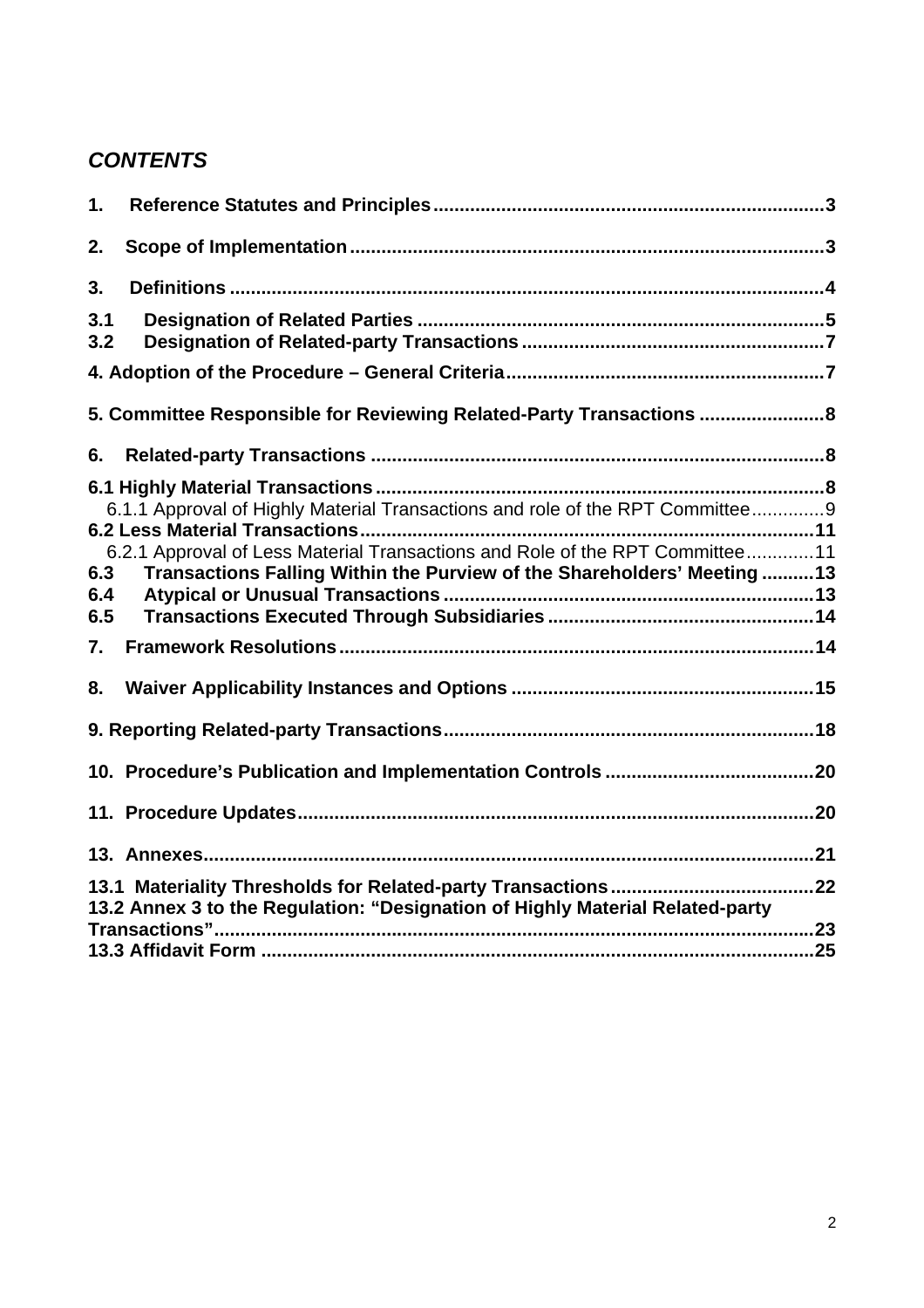## **1. Reference Statutes and Principles**

This procedure governing related-party transaction ("Procedure") was prepared consistent with the requirements of the Regulation setting forth provisions concerning transactions with related parties enacted by the Consob with Resolution No. 17221 of March 12, 2010, as amended ("Consob Regulation") and in implementation of the requirements of Article 2391-*bis* of the Italian Civil Code, Articles 113-*ter,* 114, 115 and 154-*ter* of Legislative Decree No. 58 of February 24, 1998 as amended ("TUF") and Consob Communication No. DEM/10078683 of September 24, 2010 ("Consob Communication"). For any issues that are not expressly addressed by this Procedure, reference is hereby made to the provisions of the abovementioned Consob Regulation, specifically regarding the rules governing the public disclosure of related-party transactions. Any amendments that may be made to the Consob Regulation shall be understood to have been automatically incorporated into this Procedure and any provisions that refer to them shall be deemed to have been amended accordingly.

## **2. Scope of Implementation**

The purpose of this Procedure is to define a process for managing related-party transactions executed by Parmalat S.p.A. ("Parmalat" or "Company") directly or through companies that it controls directly and indirectly, in accordance with Section 6.5 of this Procedure, with the aim of ensuring the transaction's substantive and procedural transparency and fairness.

Transactions with related parties are particularly relevant with regard to three main issues: the identification of the counterparties, the handling process and the transparency of disclosures.

More specifically, the Procedure defines the rules applicable to two categories of related-party transactions: (i) highly material transactions and (ii) less material transactions, setting forth specific provisions governing the transactions' due diligence and approval processes.

This Procedure does not apply to certain categories of related-party transactions, as defined in Article 8 of this Procedure.

If a related-party transaction develops or requires multiple steps, these will also be covered by this Procedure, irrespective of their materiality based on individual thresholds, unless these additional steps were expressly and specifically taken into consideration within the framework of the original approval of the related-party transaction. The same treatment shall be applied for any renewals or extensions of contracts to which this Procedure was applied.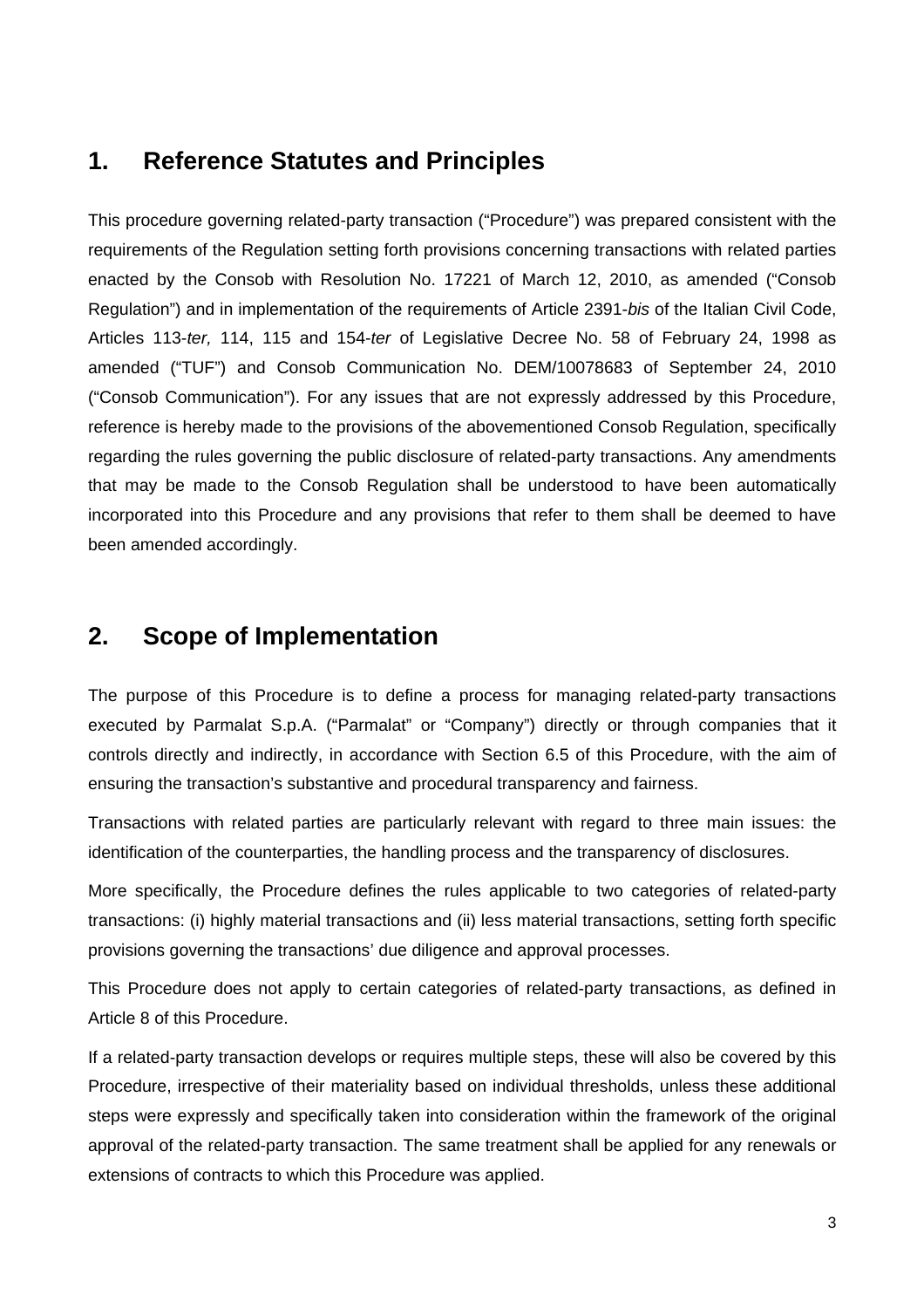## **3. Definitions**

A list of the of the main terms used in this Procedure is provided for the sake of greater reading ease; all capitalized terms and expressions shall have the meaning attributed to them below.

**Independent Directors:** This expression indicates Directors recognized as independent by the Company in accordance with Article 3 of the Corporate Governance Code published by the Corporate Governance Committee of Borsa Italiana S.p.A. ("Corporate Governance Code of Borsa Italiana S.p.A.").

*Database:* This expression indicates the computerized database maintained by Parmalat's Administration, Finance and Control Department ("AFC Department") in which Parmalat related parties are listed.

*Board of Directors:* This expression indicates the Company's Board of Directors.

*Management Committee for Related-party Transactions ("Management Committee"):* It is comprised of the Chief Executive Officer and General Manager and the executives who report to him/her directly. It is responsible for reviewing and assessing, on a preliminary basis, the conditions for the review of related-party transactions by the Related-party Transactions Committee ("RPT Committee"), and the completeness of the supporting documents. It is also required to determine whether or not the conditions for exemptions from implementation of the Procedure referred to in Article 8 below ("Waiver Applicability Instances and Options") can be met. The regulations governing the activities of the Management Committee must be approved by the Company's Board of Directors

**Information Memorandum:** It is the document referred to in Annex 4 to the Consob Regulation, which is made available to the public in connection with highly material transaction, including transaction executed by subsidiaries.

*Executives with Strategic Responsibilities:* This expression indicates the *"executives with strategic responsibilities,"* as defined in the Consob Regulation; for the sake of clarity, please note that these individuals are defined as parties who, directly or indirectly, have the power and responsibilities for planning, managing and controlling the Company's activities, including the Company's Directors (executive and non-executive) and its Control entities.

*Significant interests:* This expression indicates any financial interest, as so determined by the Company, taking into account the recommendations of Chapter 21 of the Consob Communication, with regard to a transaction that could produce a financial benefit for a Company Related Party executed with, or between, subsidiaries.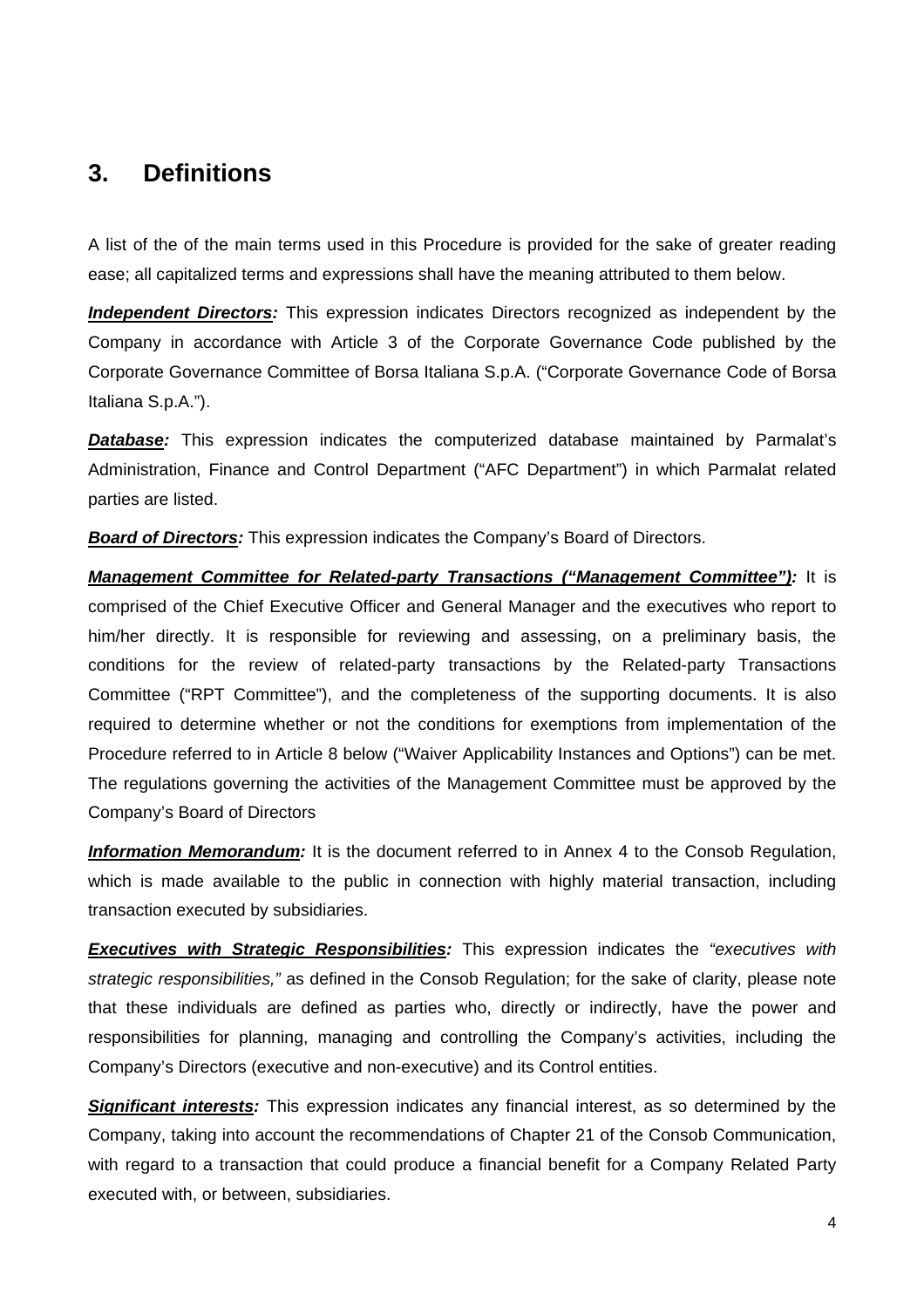**Subsidiary:** This expression indicates a "subsidiary," as defined in the Consob Regulation.

*Associated company:* This expression indicates an "associated company," as defined in the Consob Regulation.

*Member of the immediate family:* This expression indicates any relative that, conceivably, could influence or be influenced by an interested party in his/her transactions with the company. Examples include:

- a) a spouse who is not legally separated and a domestic partner;
- b) the children or dependents of the interested party, of a spouse who is not legally separated or a domestic partner.

With regard to the definitions of "control," "joint control," "significant influence" and "joint venture" and, more generally, any other issue not expressly defined in this Procedure, please refer to Annex 1 "Definitions of related parties and related-party transactions and definitions related to them" in the Consob Regulation.

### **3.1 Designation of Related Parties**

Parmalat's related parties are the parties defined as such based on the principles and categories set forth in Annex 1 to the Consob Regulation.

More specifically, Parmalat considers a party to be a *related party* if the party in question:

- a) directly or indirectly, including through subsidiaries, nominees, third parties or otherwise:
	- i) controls Parmalat, is controlled by it or is under joint control;
	- ii) holds an equity interest in Parmalat that makes it possible to exercise a significant influence over Parmalat;
	- iii) exercises control over Parmalat jointly with other parties;
- b) is an affiliated company of Parmalat;
- c) is a joint venture in which Parmalat is a venturer;
- d) is one of Parmalat's Directors or Statutory Auditors;
- e) is one of Parmalat's General Managers;
- f) is an executive with strategic responsibilities of Parmalat or its controlling company<sup>1</sup>;
- g) is a member of the immediate family of one of the parties listed in letters (a) or (d) or (e) or (f);
- h) is an entity over which one of the parties listed in letters (d) or (e) or (f) or (g) exercises control, joint control or a significant influence or holds a significant equity interest, equal to at least 20% of the voting rights;

  $1$  To that effect, the formal communication issued by the controlling company identifying its strategic executives is taken into account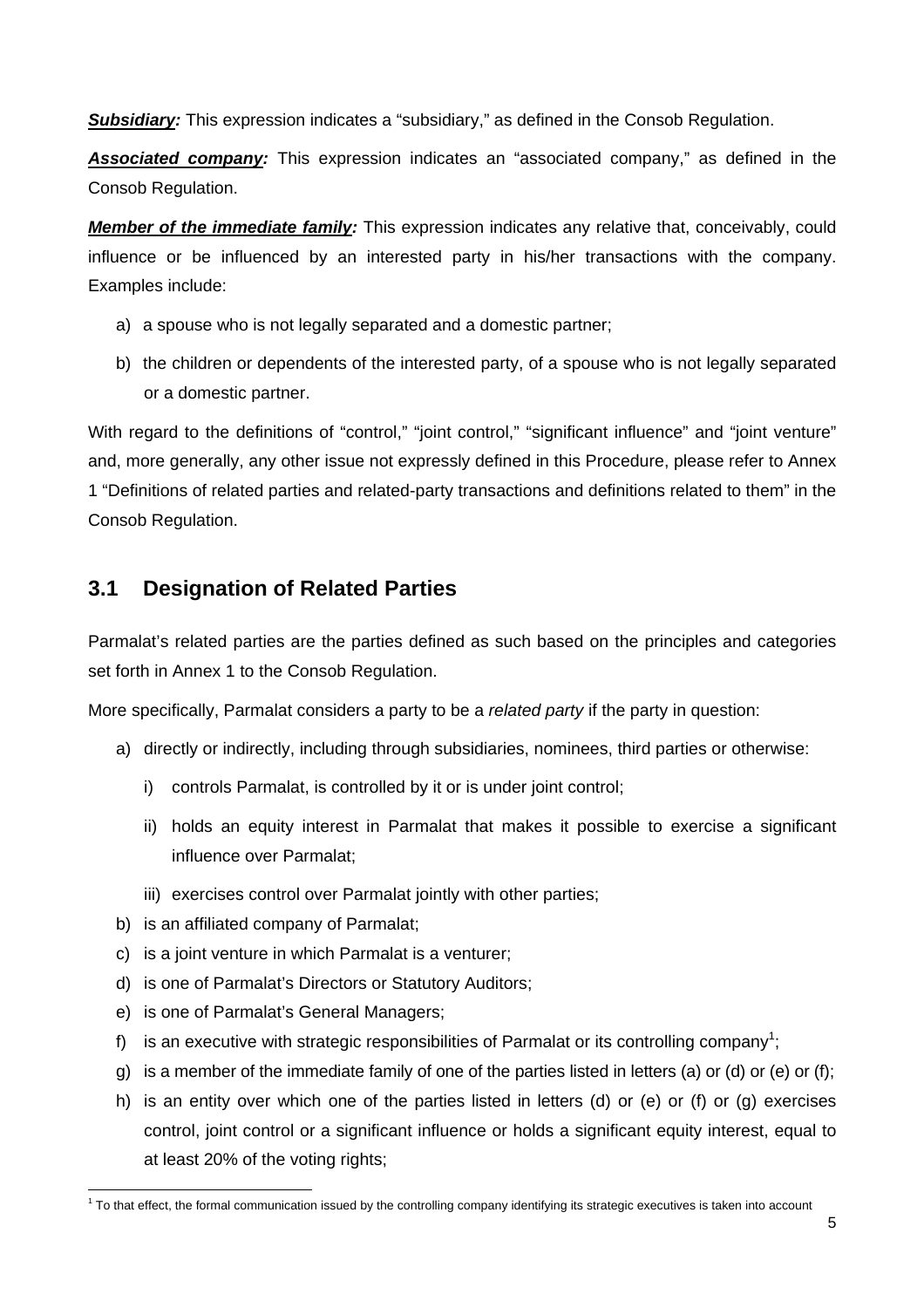i) is a supplemental, collective or individual, Italian or foreign, pension fund established for the benefit of Parmalat's employees or employees of any other entity related to Parmalat<sup>1</sup>.

The parties designated by Parmalat as related parties shall be organized and entered into a special Database that Parmalat shall maintain based on the available evidence (direct related parties, based on the equity interest relationships and the role performed within the organization) and affidavits that the related parties listed in letters a), d), e) and f) provide periodically (see form in Annex 13.3 of this Procedure). The abovementioned Database is managed and updated by the AFC Department.

 <sup>1</sup> Only funds established or promoted by the Company or funds over which the Company can exercise influence are relevant for the purposes of this Procedure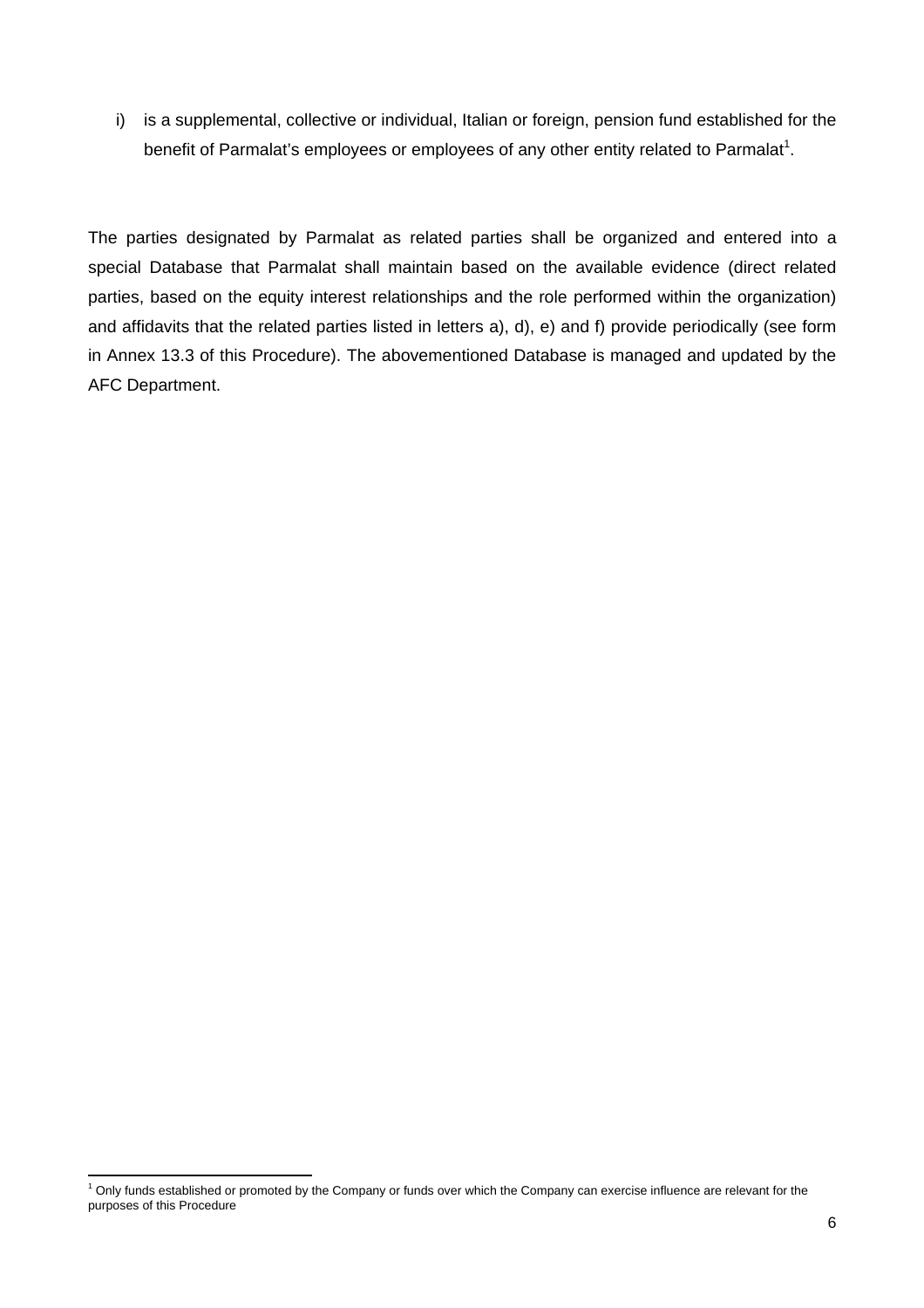### **3.2 Designation of Related-party Transactions**

The expression *related-party transaction* shall be understood to mean any transfer of resources, services or obligations between related parties, whether consideration is stipulated or not. Relatedparty transactions include commercial transactions involving the exchange both of goods and services, financial transactions and transactions involving non-current assets.

Related-party transactions also include:

- mergers, demergers through absorption or straight non-proportional demergers, when executed with related parties;
- any decision involving the award of compensation and economic benefits, in any form, to members of administration and control bodies and to executives with strategic responsibilities;
- any collateral or guarantees provided by Parmalat for the benefit of or in the interest of related parties;
- the assumption/assignment of obligations and commitments.

# **4. Adoption of the Procedure – General Criteria**

Consistent with the principles set forth in the Consob Regulation, the Board of Directors is adopting this Procedure to ensure that related-party transactions are transparent and substantively and procedurally fair.

This Procedure was approved by the Company's Board of Directors on November 11, 2010, and later updated as required by the regulations in effect.

Any amendment shall be submitted for review and issuance of an opinion by the RPT Committee prior to being presented to the Board of Directors for approval.

This Procedure shall be made available to the public on the Company website (www.parmalat.com), without prejudice to the disclosure obligation, which may be provided by reference to the abovementioned website, in the Annual Report on Operations pursuant to Article 2391-*bis* of the Italian Civil Code.

The Company's CEO, through the Corporate Affairs Function, shall forward this Procedure to the relevant corporate functions and the subsidiaries, so that they may become familiar with it and comply with it regarding issues under their jurisdiction.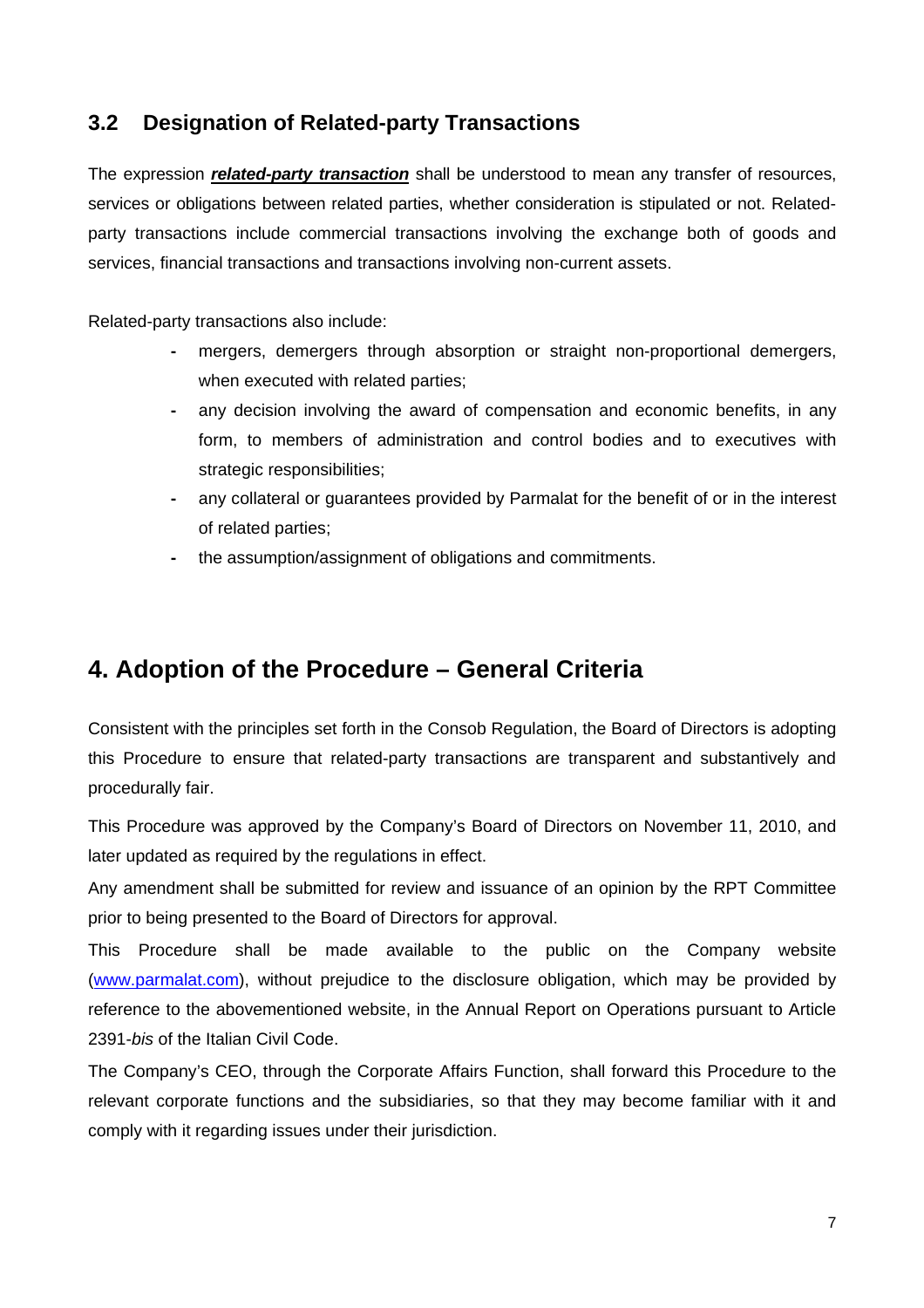# **5. Committee Responsible for Reviewing Related-Party Transactions**

The Board of Directors designated the Control and Risk Committee ("CRC") to serve as the RPT Committee responsible for reviewing related-party transactions; the RPT Committee is comprised of independent Directors and performs the tasks assigned to it pursuant to this Procedure and the Consob Regulation.

If a circumstance should occur in which a member of the RPT Committee were to:

(i) cease to qualify as independent;

(ii) cease to be in office;

(iii) hold an interest with regard to the approval of a transaction with a related party reviewed by the Committee;

the Committee member in question shall be replaced with an independent Director designated by the Board of Directors.

The Committee's activities are described in Section 6.1.1. "Approval of Highly Material Transactions and role of the RPT Committee" and Section 6.2.1. "Approval of Less Material Transactions and role of the RPT Committee."

# **6. Related-party Transactions**

### **6.1 Highly Material Transactions**

*"Highly material transactions"* are transactions that exceed the thresholds set forth in the table provided in Annex 13.1 to this Procedure and, in any case, transactions in which at least one of the materiality indices, computed in accordance with the provisions of Annex 3 to the Consob Regulation (see Annex 13.2 to this Procedure), as applicable to a specific transaction, exceeds the threshold set forth therein.

"Cumulable" transactions, i.e., homogeneous transactions or transactions executed to carry out the same project, which individually do not qualify as highly material transactions but, when viewed cumulatively exceed the materiality thresholds set forth in Annex 13.1 to this Procedure, are also defined as highly material transactions.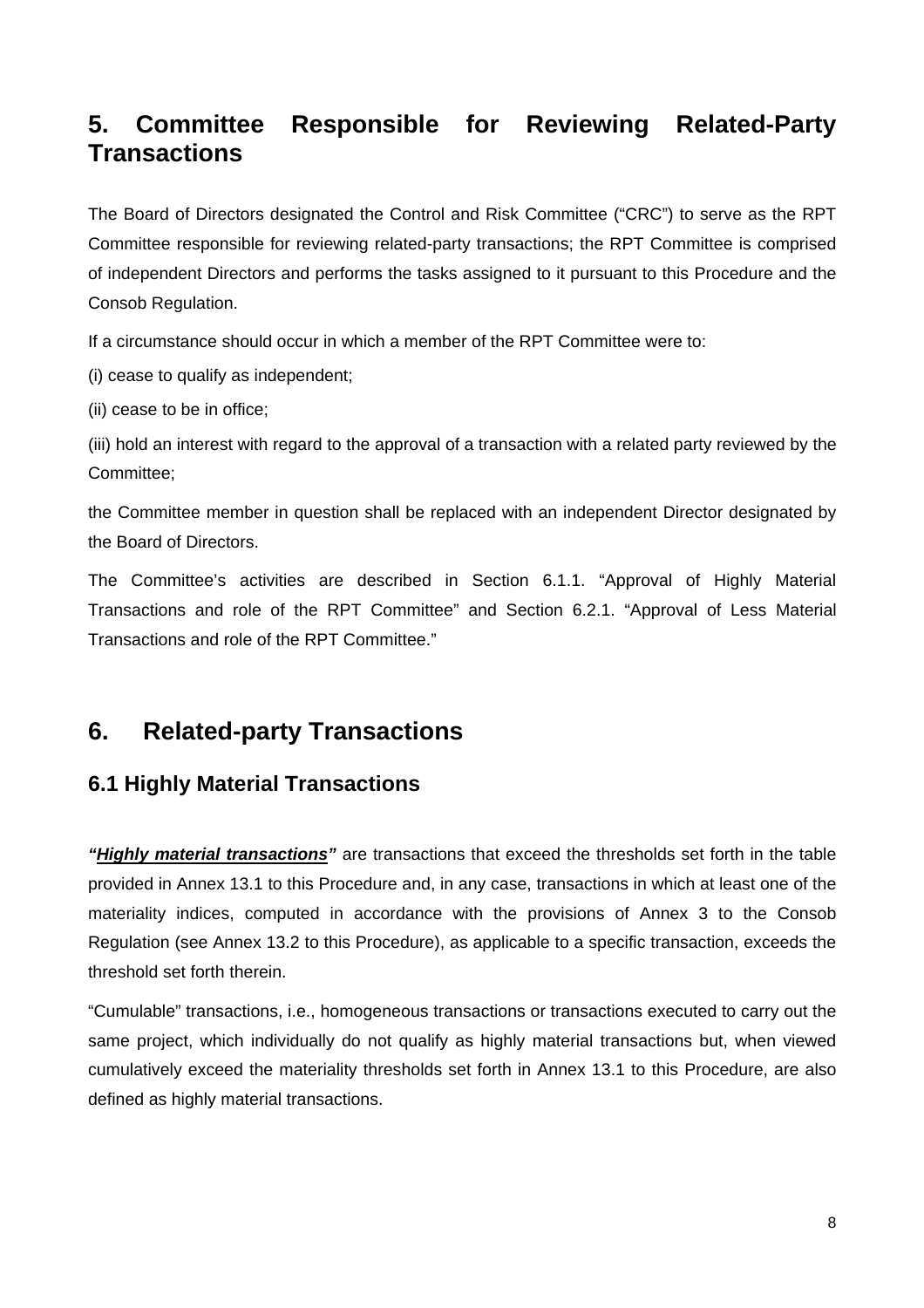#### **6.1.1 Approval of Highly Material Transactions and role of the RPT Committee**

Except for situations that fall under the jurisdiction of the Shareholders' Meeting, reviewing and approving highly material transactions, executed through Parmalat subsidiaries, is reserved for the Company's Board of Directors, subject to the binding prior, reasoned, favorable opinion of the RPT Committee.

The RPT Committee shall be allowed to participate in the negotiations and in the due diligence phase for highly material transactions by providing it with a complete and timely flow of information and through its right to request information and make recommendations to the delegated management bodies and the parties responsible for carrying out the negotiations or the due diligence process. As part of this activity, the RPT Committee may delegate this task to one or more of its members, pursuant to Article 8 of the Consob Regulation. Documents shall be reviewed at special meetings held for this purpose, the outcome of which shall be recorded in the minutes.

The Board of Directors shall approve the transaction only after receiving from the Committee a reasoned favorable opinion as to Parmalat's interest in executing the transaction and about the transaction's suitability and the fairness of the transaction's terms. Any Director who may have an interest in the transaction, even if contingent or indirect, shall promptly inform the Board of Directors in detail about the existence of such interest.

In order for an opinion to qualify as "favorable," it must express a full approval of the transaction by the RPT Committee (or by a majority of the members of the RPT Committee) with regard to the implementation of the highly material transaction in question. When the RPT Committee renders a favorable opinion regarding a highly material transaction, it shall prepare a draft of the transaction's Information Memorandum consistent with the outline and content specified in Annex 4 to the Consob Regulation, for the purpose of the transaction's subsequent approval by the Board of **Directors** 

The Board of Directors may approve highly material transactions despite a negative opinion by the Independent Directors, provided that, pursuant to Article 2364, Section 1, Number 5), of the Italian Civil Code, the execution of the transaction is authorized by the Shareholders' Meeting with a resolution approved in accordance with the provisions of Article 11, Section 3, of the Regulation and that a special provision of the Bylaws allows it  $1$ . Consequently, absent an applicable provision of the Bylaws, a negative opinion by the RPT Committee will prevent the Board of Directors from approving and implementing the transaction.

<sup>&</sup>lt;sup>1</sup> "Whitewash" mechanism, for which, as stated in Section 6.1.2, no provision has been made in the Company Bylaws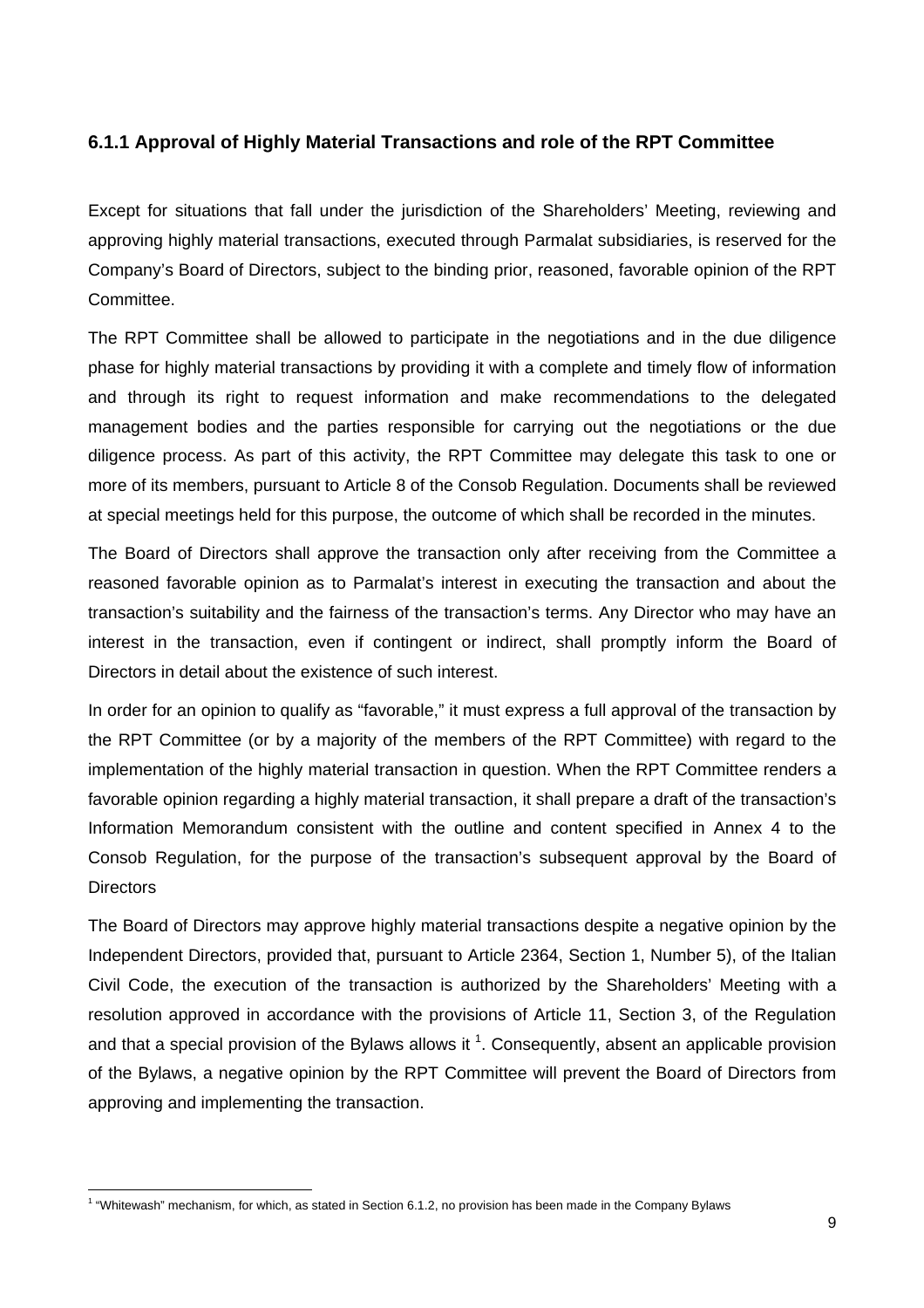An opinion shall be deemed to be a "negative opinion" even if the negative assessment does not apply to the transaction as a whole. Conversely, a conditional positive opinion could be deemed to be "favorable" pursuant to the Regulation, provided the conditions imposed are indeed satisfied. In such cases, evidence of compliance with the relevant conditions shall be provided in the reports on the execution of transactions that must be submitted to the administration and control bodies.

If the Board of Directors is expressly asked to decide whether it should approve a related-party transaction or, alternatively, a competing transaction with a non-related party, this Procedure shall be applied to both transactions submitted to the Board of Directors for the purpose of a more precise comparability of the transactions.

For the purpose of rendering an opinion concerning the execution of a transaction, the Committee, taking into account the nature, value and other characteristics of the transaction in question, may also seek the support of one or more independent experts of its own choosing. The costs incurred for the independent experts shall be borne by the Company.

When selecting an expert, an explicit assessment is required of any transactions that could compromise the expert's independence, pursuant to Annex 4 to the Regulation.

The opinion rendered by the experts shall be published on the Company website in its entirety, unless there are adequate and detailed reasons requiring the publication of an excerpted version.

The RPT Committee may also rely on the support of the Management Committee during the due diligence phase. For this purpose, the parties in charge of the transaction on each occasion shall promptly prepare an information dossier that will be expeditiously sent first to the RPT Committee and then to the Board of Directors and shall contain as a minimum the following information:

- 1. the general characteristics of the transaction (namely, its subject, consideration, execution conditions, timing and nature of the correlation);
- 2. the economic justification for executing the transaction;
- 3. an overview of the transaction's foreseeable impact on the income statement, balance sheet and financial position;
- 4. the method used to determine the transaction's consideration and an assessment of the consideration's fairness, based on market values for similar transactions. If the economic terms of the transaction are found to be consistent with market or standard terms, a statement to that effect shall be provided, together with a listing of objective justification elements;
- 5. an indication of any interest (direct or indirect) that members of the corporate governance bodies may have in the transaction.

The same information, insofar as applicable, shall be included in the dossiers for transactions involving compensation arrangements.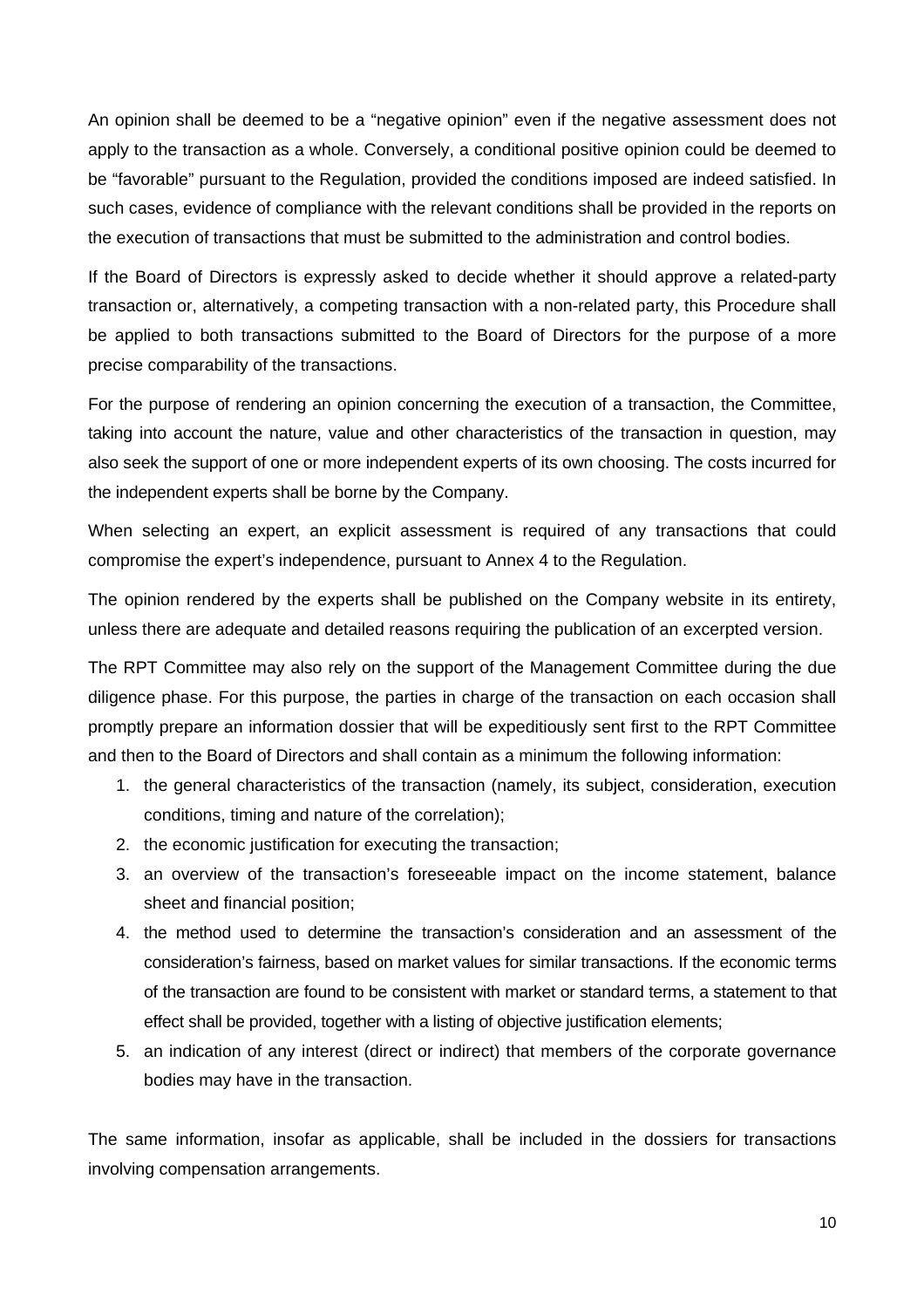Except for urgent cases, the opinion of the RPT Committee shall be submitted to the members of the Board of Directors at least two days before the date of the Board meeting scheduled to deliberate on the transaction. This document shall set forth in explicit terms whether the Committee supports or rejects the transaction.

If a transaction does not qualify for the exemptions referred to below in Section 8, Letter a), "Resolutions concerning the compensation<sup>1</sup> of Directors and executives serving in special *capacities and managers with strategic responsibilities,"* only in this specific case, the Board of Directors shall designate the Nominating and Compensation Committee as the Committee with jurisdiction over reviewing the compensation referred to in the abovementioned Section, pursuant to this Procedure. This provision shall also apply to Less Material Transactions, as described in Section 6.2 below.

#### **6.1.2 Whitewash Transactions and Urgent Cases, Including Those Arising When a Business Is in a Crisis Situation**

At this point, the Company Bylaws do not include a provision pursuant to which, in the event of a negative opinion by the independent Directors regarding a highly material transaction, the transaction may be authorized by the Shareholders' Meeting, nor is the exemption referred to in Article 11, Section 5, of the Consob Regulation applicable.

### **6.2 Less Material Transactions**

Less material transactions are the related-party transactions identified in the table provided in Annex 13.1 to this Procedure.

#### **6.2.1 Approval of Less Material Transactions and Role of the RPT Committee**

In the case of less material transactions, the RPT Committee shall preventively render a reasoned, non-binding opinion as to the Company's interest in executing the transaction and about the transaction's suitability and the substantive fairness of the transaction's terms. This opinion shall be recorded in the minutes of the meetings of the RPT Committee.

Except for urgent cases, the opinion of the RPT Committee shall be submitted to the members of the Board of Directors at least two days before the date of the Board meeting scheduled to deliberate on

<sup>1</sup> Please note that, pursuant to the Consob Communication, the compensation amounts in question are valued for the purpose of determining if they qualify as highly material or less material on an individual basis. See Annex 3 to the Regulation to determine the materiality thresholds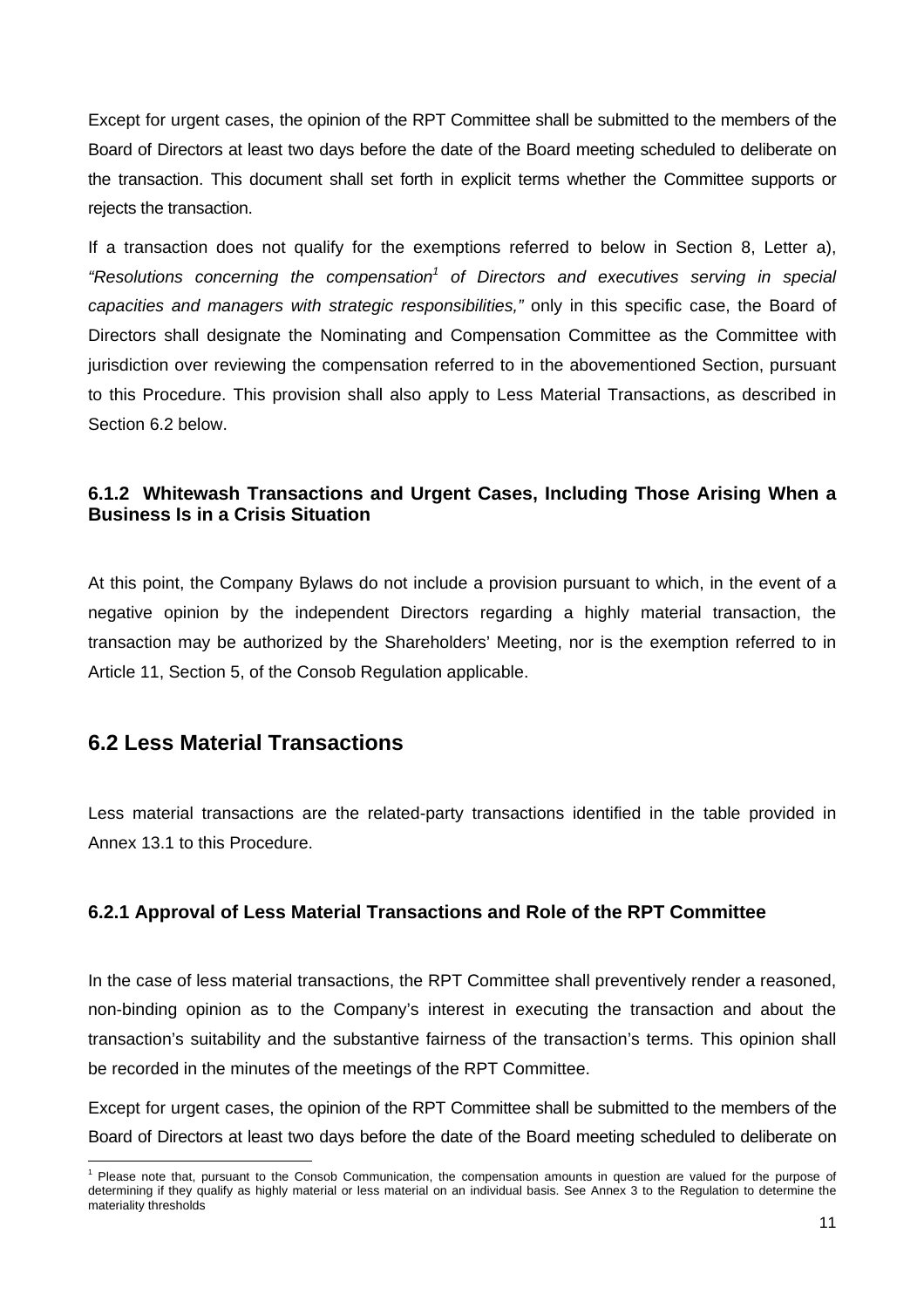the transaction. This document shall set forth in explicit terms whether the Committee supports or opposes the transaction.

In order for the non-binding opinion to qualify as favorable, it must express a full approval of the transaction by the RPT Committee (or by a majority of the members of the RPT Committee) with regard to the implementation of the less material transaction in question. An opinion shall be deemed to be a "negative opinion" even if the negative assessment does not apply to the transaction as a whole. Conversely, a conditional positive opinion could be deemed to be "favorable" pursuant to the Regulation, provided the conditions raised in the opinion are indeed satisfied. In such cases, evidence of compliance with the relevant conditions shall be provided in the reports on the execution of transactions that must be submitted to the administration and control bodies.

In order to properly assess the transactions submitted for its review, the RPT Committee, taking into account the nature, value and other characteristics of the transaction in question, may also seek the support of one or more independent experts of its own choosing. The costs incurred for the independent experts shall be borne by the Company.

When selecting the experts, an explicit assessment is required of any transactions that could compromise the expert's independence, pursuant to Annex 4 to the Regulation.

The RPT Committee may also rely on the support of the Management Committee during the due diligence phase. For this purpose, the parties in charge of the transaction on each occasion shall promptly prepare an information dossier that will be expeditiously sent first to the RPT Committee and then to the Board of Directors, providing, containing as a minimum the following information:

- 1. the general characteristics of the transaction (namely, its subject, consideration, execution conditions, timing and nature of the correlation);
- 2. the economic justification for executing the transaction;
- 3. an overview of the transaction's foreseeable impact on the income statement, balance sheet and financial position;
- 4. the method used to determine the transaction's consideration and an assessment of the consideration's fairness, based on market values for similar transactions; if the economic terms of the transaction are found to be consistent with market or standard terms, a statement to that effect shall be provided, together with a listing of objective justification elements;
- 5. an indication of any interest (direct or indirect) that members of the corporate governance bodies may have in the transaction.

When transactions are approved despite a negative opinion by the RPT Committee, without prejudice to the provisions of Article 17 of EU Regulation No. 596/2014, the Company, as required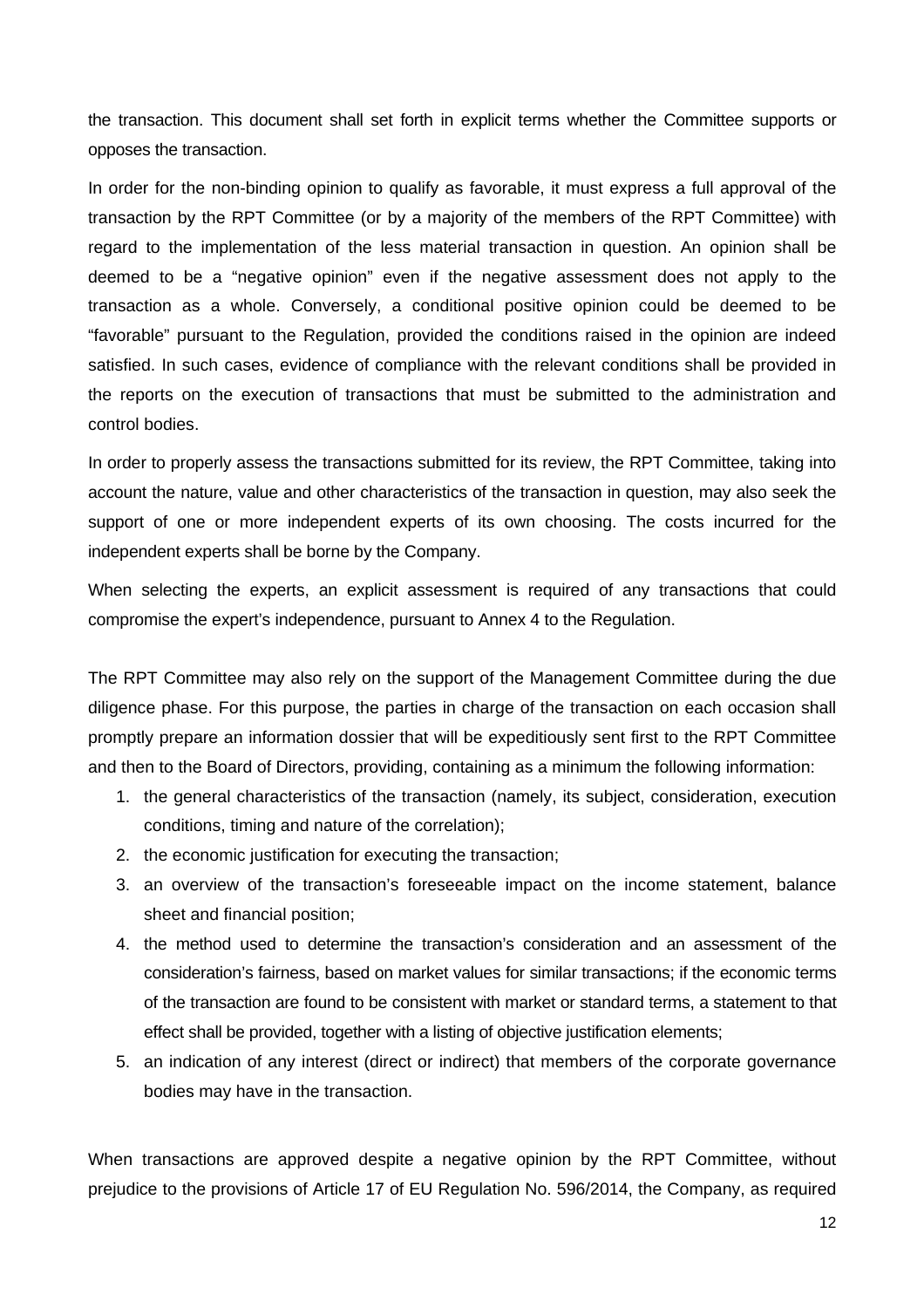by the Regulation, shall make available to the public, within 15 days from the end of each quarter of the reporting year, a document listing the name of the counterparty, the subject of the transaction, the consideration involved and the reasons why it did not concur with the Committee's negative opinion.

### **6.3 Transactions Falling Within the Purview of the Shareholders' Meeting**

When highly material transactions approved by the Board of Directors falls within the decisionmaking purview of the Shareholders' Meeting, the provisions of Section 6.1.1 shall apply, the appropriate adjustments having been made, to the negotiation phase, the due diligence phase and the approval phase of the motion that the Board of Directors will submit to the Shareholders' Meeting (as, for example, in the case of merger transactions).

When, pursuant to law or the Bylaws, the Shareholders' Meeting has jurisdiction over or is required to authorize a less material transaction, the provisions of Section 6.2.1 of this Procedure shall apply to the negotiation and due diligence phases and to the approval of the motion that will be submitted to the Shareholders' Meeting.

### **6.4 Atypical or Unusual Transactions**

*Atypical or unusual transactions with related parties* are transactions that qualify as such pursuant to Consob Communication No. 1025564 of April 6, 2001, i.e., transactions that, because of their materiality/relevance, nature of the counterparties, subject of the transaction (as it relates to the regular course of business), method used to determine the transfer price and timing of execution (proximity to the close of the reporting year), could give rise to doubts with regard to:

- the accuracy/completeness of the information in the financial statements;
- the existence of a conflict of interest;
- protection of the Company's assets;
- protection of minority shareholders.

Extraordinary transactions (mergers, demergers, tender offers, share capital increases and/or reductions, conveyances) do not constitute atypical transactions in of themselves.

The reports provided to the RPT Committee and the Board of Directors shall specify, for each type of related-party transaction, whether the transaction is atypical or unusual.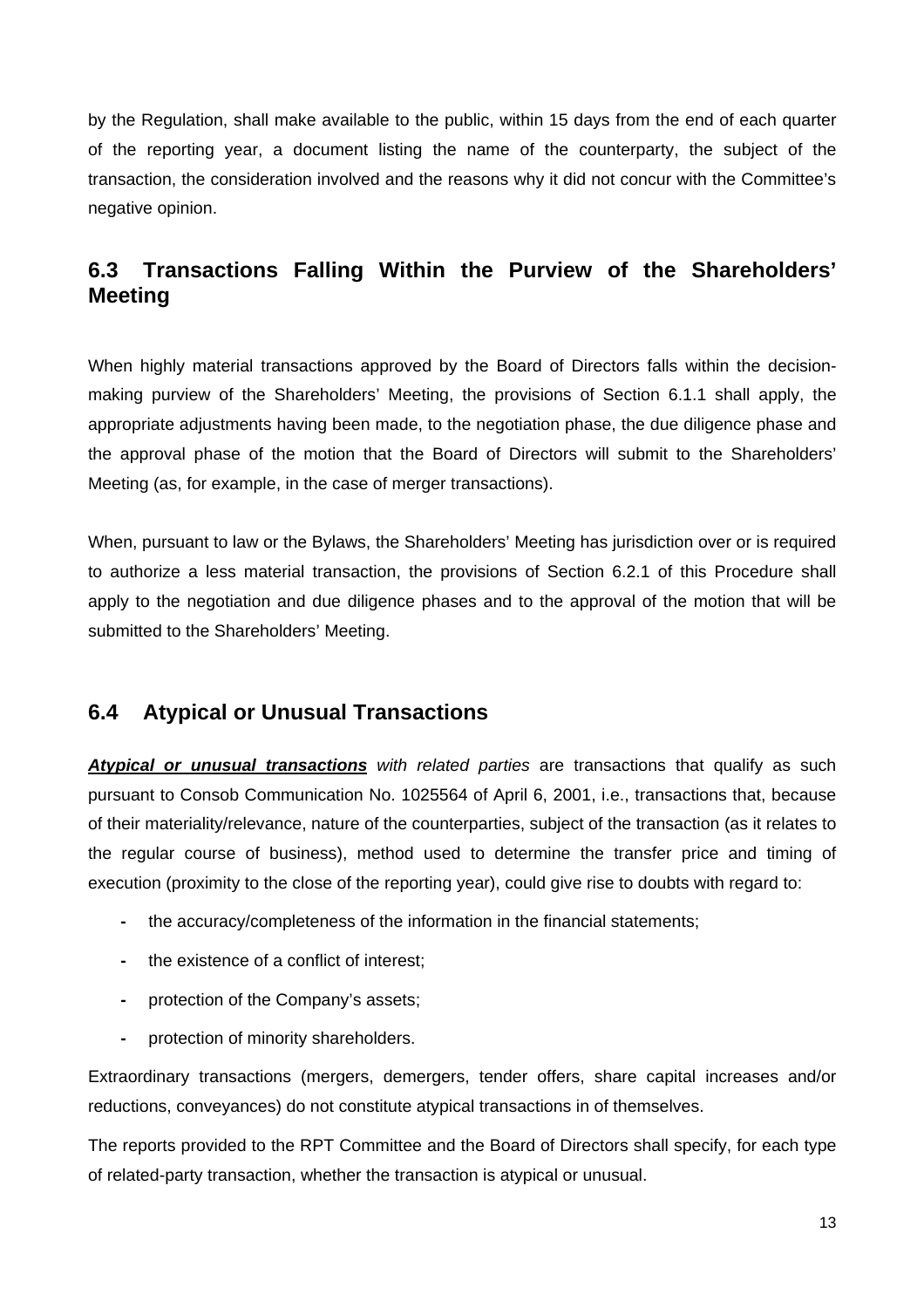### **6.5 Transactions Executed Through Subsidiaries**

Pursuant to Article 114, Section 5 of the TUF, transactions executed by subsidiaries with Parmalat related parties that are consistent with the circumstances described above (specifically: individual or cumulative size) will always be included among those subject to the disclosure requirements set forth in Article 5 of the Regulations.

With regard to substantive and procedural fairness. Parmalat, acting pursuant to Article 4, Section 1, Letter d), of the Consob Regulation, shall apply the provisions of this document to transactions executed by subsidiaries with Parmalat related parties, when the transactions are also reviewed and approved by Parmalat consistent with the guidelines of the Consob Communication and if the implementation of the provisions of this paragraph is governed by a specific policy.

*Highly material transactions* shall be (i) reviewed by the subsidiary's Board of Directors, which can approve them subject to prior approval by Parmalat's Board of Directors; (ii) communicated by the subsidiary's CEO to the Management Committee, which will review the transaction based on the information it received; (iii) reviewed by the RPT Committee, which shall render a binding opinion on the Board of Directors; and (iv) reviewed and approved by Parmalat's Board of Directors.

*Less material transactions, i.e. transactions valued between 1 and 100 million euros (valued between 250,000 and 100 million euros, for individuals) or, if executed in the ordinary course of business, valued between 5 and 100 million euros and/or with a duration of more than 12 months* shall be: (i) communicated, prior to being executed or when exceeding a significant threshold, by the subsidiary's CEO to the Management Committee, which will review the transaction based on the information it received; (ii) reviewed by the RPT Committee, which shall render a non binding opinion on the Board of Directors; and (iii) reviewed and approved by Parmalat's Board of Directors.

# **7. Framework Resolutions**

Pursuant to Article 12 of the Regulation, the Company may adopt framework resolutions applicable to a series of homogeneous transactions, of a more recurring nature, with certain categories of related parties. Framework resolutions are admissible only if: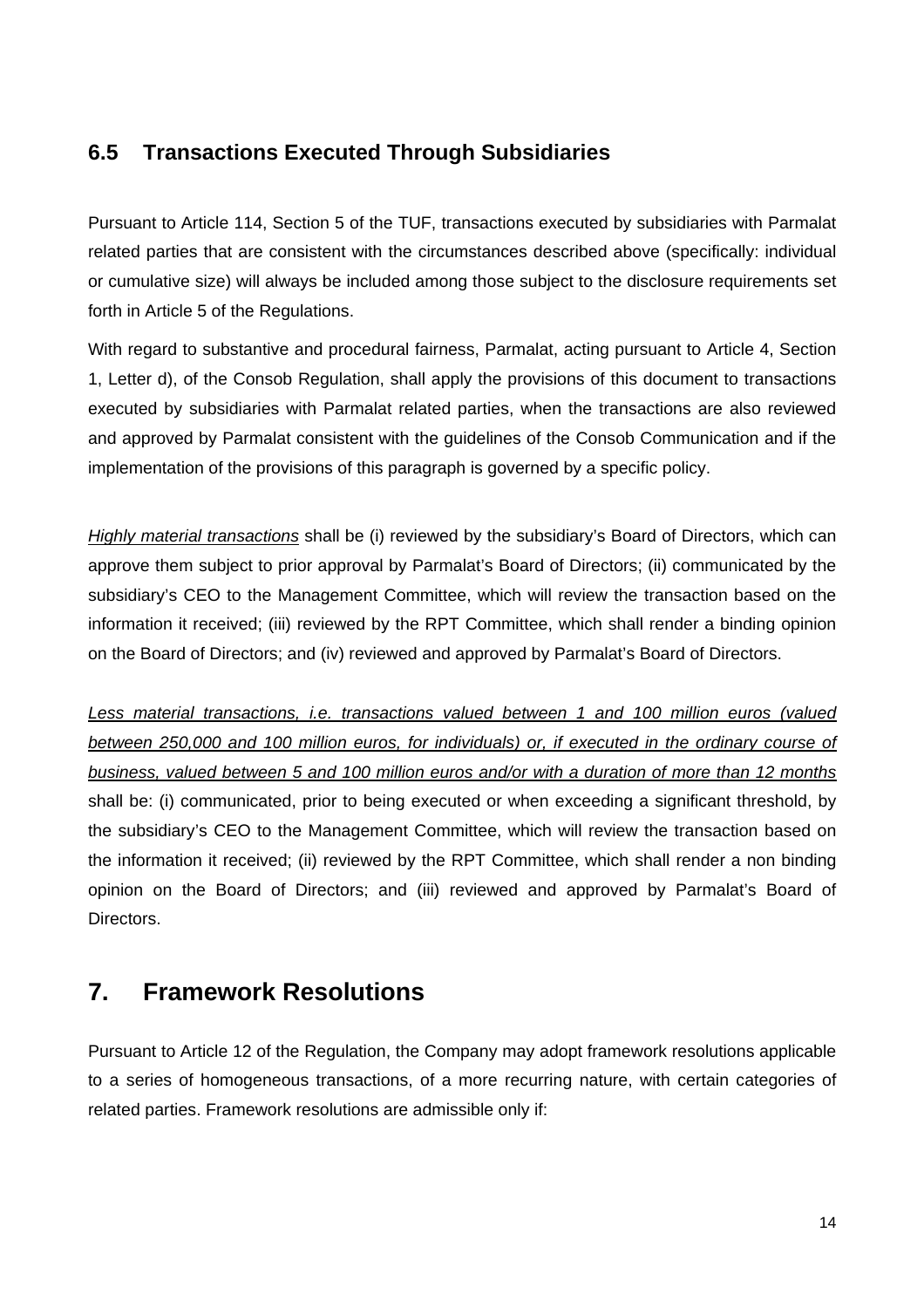- a) transactions are sufficiently identified, indicating, as a minimum, the projected maximum amount of the transactions planned for the reporting period and a justification for the terms of the transactions;
- b) the transactions reflect the characteristics and the amounts set forth in the table provided in Annex 13.1;
- c) the transactions have a maximum duration if 12 months;
- d) The Chief Executive Officer or the person responsible for executing the transaction provides a comprehensive report, at least once every three months, about the implementation of the framework resolutions. More specifically, the CEO shall inform the Board of Directors about transactions executed in implementation of framework resolutions, listing for each transaction: (i) the counterparty with whom the transaction was executed; (ii) a condensed description of the transaction's characteristics, modalities, terms and conditions; (iii) the motivations and rationale for the transaction and its effects from an economic and financial standpoint; (iv) the modalities applied to determine the financial terms applied and (when applicable) a comparison with market standards.

# **8. Waiver Applicability Instances and Options**

This Procedure shall not apply to resolutions approved by the Shareholders' Meeting, pursuant to Article 2389, Section One, of the Italian Civil Code, concerning compensation payable to Directors and members of the Executive Committee or to resolutions concerning the compensation of Directors serving in special capacities, the amount of which is included in the total compensation approved by the Shareholders' Meeting pursuant to Article 2389, Section Three, of the Italian Civil Code.

Moreover, this Procedure shall not apply to the following types of transactions executed by Parmalat directly or through a subsidiary:

- a) resolutions concerning the compensation of Directors and executives serving in special capacities, different from those referred to in Article 13, Section 1, of the Regulation, and resolutions concerning the compensation of managers with strategic responsibilities, provided that, pursuant to the Regulation:
	- the Company adopted a compensation policy;
	- a committee comprised exclusively of non-executive Directors, the majority of whom were independent, played a role in defining the compensation policy;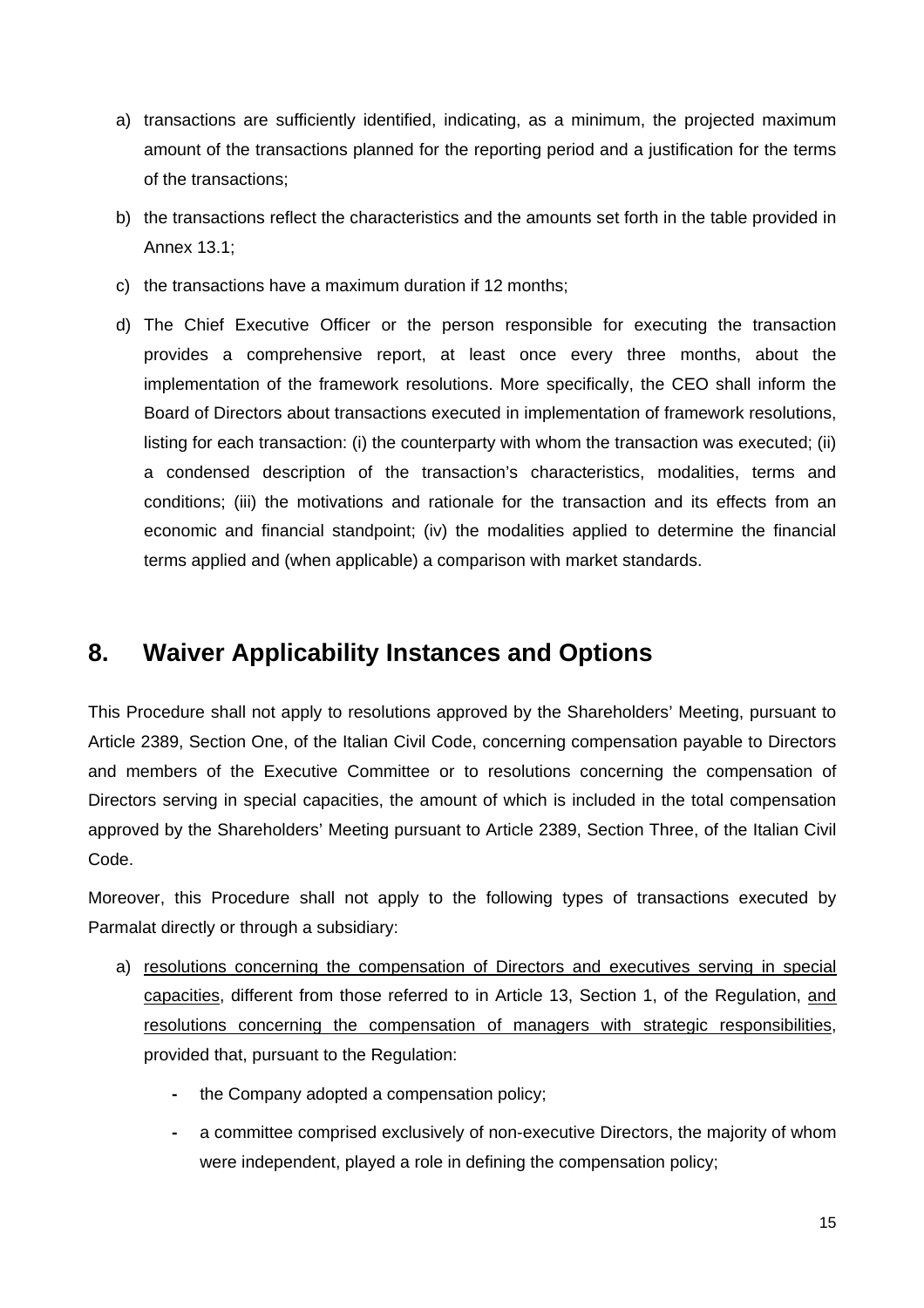- a report explaining the compensation policy was submitted to the Shareholders' Meeting for approval or asking for a consultative vote; and
- the compensation provided is consistent with the abovementioned policy;
- b) compensation plans based on financial instruments approved by the Shareholders' Meeting pursuant to Article 114-*bis* of the TUF and transaction executed to implement them;
- c) transactions executed in the ordinary course of business on terms consistent with market or standard terms, it being understood that these are ordinary transactions, as defined in the Consob Regulation; for the sake of greater clarity of presentation, please keep in mind that the abovementioned Regulation defines ordinary transactions as transactions that are part of a company's ordinary exercise of operating activities and related financial activities. These are routine transactions carried out on terms comparable to those usually applied in transactions of similar nature, amount or risk executed with non-related parties, or transactions based on regulated rates or controlled prices or transactions with counterparties with whom the Company is required by law to stipulate a specific consideration.

More specifically, it is the responsibility of the Management Committee to determine whether or not a transaction was executed as part of regular operating activities or related financial activities. To that effect, the following elements shall be taken into account:

- $\triangleright$  The subject of a transaction. The fact that the subject of a transaction is extraneous to the Company's regular activities is an anomaly indicator signaling that the transaction is not part of the Company's ordinary activities.
- $\triangleright$  The recurrence of a type of transaction within the Company's activities. The regular repetition of a transaction by the Company is a significant indicator that the transaction is part of the Company's ordinary activities, unless other indicators point in the opposite direction.
- $\triangleright$  The size of the transaction. A transaction that is part of the Company's operating activities may not qualify as a transaction executed in the ordinary course of business if it is of unusually large size. However, it must be noted that the waiver in question is also applicable to highly material transactions: the distinguishing factor is whether the amount of a transaction is significantly larger than the amounts that usually characterize similar transactions executed by the Company.
- $\triangleright$  The contractual terms and conditions, including the characteristics of the consideration. As a rule, transactions that involve a non-monetary consideration are not deemed to be part of the ordinary course of business, even when the consideration is the subject of appraisals by third parties. Likewise, contract clauses that are not consistent with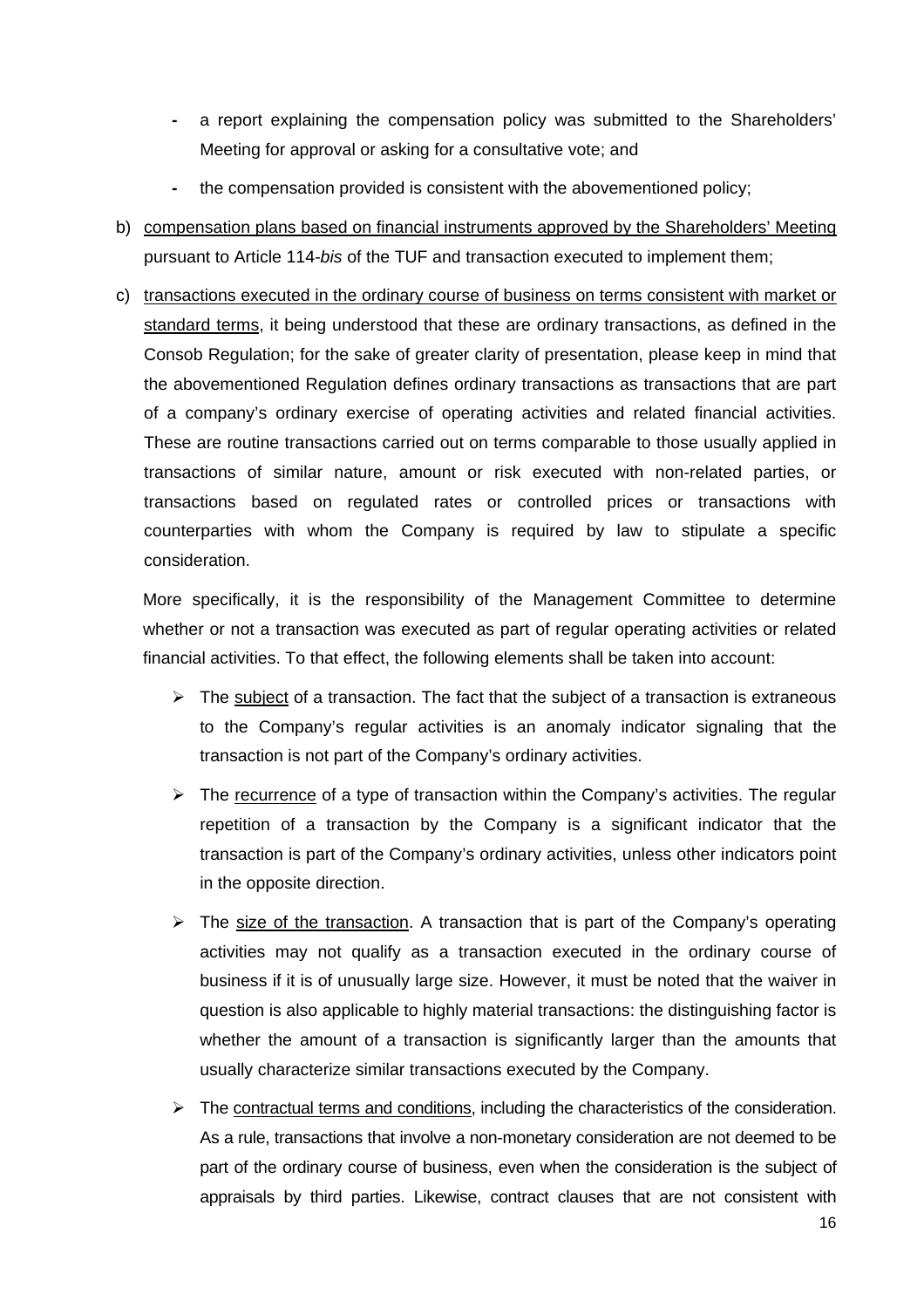customary contractual uses and practices could represent a significant indicator that a transaction is not executed in the ordinary course of business.

 $\triangleright$  The type of counterparty. Transactions subjectively identified as related-party transactions include a subset of transactions that do not qualify as transactions carried out in the ordinary course of the operating activities (or related financial activities) because they are executed with counterparties that present characteristics that are anomalous for the type of transaction in question.

Transactions settled on terms and conditions and/or with methods that are significantly different from those existing in the market and/or the conditions usually applied to transaction with parties that do not qualify as related parties shall not be deemed to be transactions executed in the ordinary course of business. Transactions involving amounts greater than 5 million euros or entailing duration longer than 12 months are included in this category of transactions excluded from the ordinary course of business.

The significance of the information provided shall be assessed specifically taking into account the timing of a transaction's approval and execution. Specifically, when evaluating the indicators showing whether or not a transaction is executed in the course of the Company's operating activities and related financial activities, it is important to keep in mind that an anomaly indicator can have greater weight, in making such a determination, if a transaction is approved near the close of the reporting year of a publicly traded company or its related party.

In determining whether a transaction qualifies as an "ordinary transaction," the type of activity carried out by the company executing the transaction must be taken into account. Therefore, when a transaction is executed by a subsidiary of a publicly traded company, the activity carried out by the subsidiary (or one of the activities carried out in the ordinary course of business) shall be the relevant activity.

The equivalence of a transaction's terms with market or standard terms shall be assessed by the Management Committee.

d) Intercompany transactions: Intercompany transaction shall be understood to mean transactions with or between subsidiaries, including jointly controlled companies, as well as transactions with associated companies provided that other Parmalat related parties do not hold significant interests in the subsidiaries or associated companies that are transaction counterparties. If the due diligence process should show that a transaction qualifies as an intercompany transaction, the provisions of this Procedure shall not apply, barring the presence of significant interests. Please note that, pursuant to the Consob Communication (Item 21), the mere sharing of one or more Directors or other executives with strategic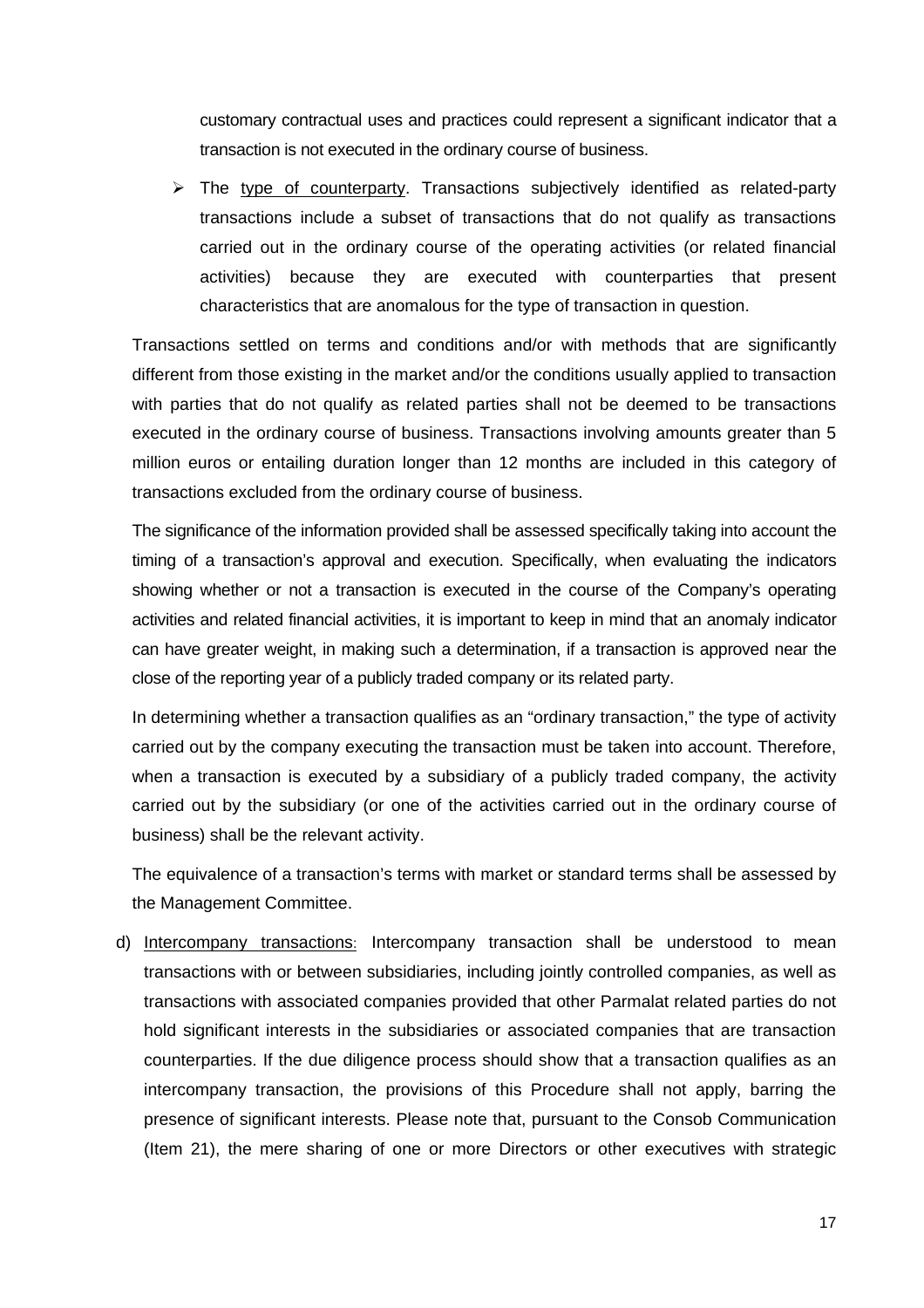responsibilities by a company and its subsidiaries (and, more so, its affiliated companies) does not, in of itself, give rise to interests significant enough to exclude the waiver option.

- e) Transactions of inconsequential amount. Transactions of inconsequential amount are related-party transactions other than highly material and less material transactions.
- f) Urgent transactions, including those arising when a business is in a crisis situation, (when the waiver is permissible pursuant to the Bylaws) that do not fall within the jurisdiction of the Shareholders' Meeting or must be approved by it, when the conditions referred to in the Regulation are applicable.

Lastly, the Regulation's provisions, the provisions of Article 5 notwithstanding, shall not apply to transactions executed in accordance with instructions issued by the regulatory authorities to promote stability nor based on instructions issued by the Group's Parent Company to implement instructions issued by the regulatory authorities to bolster the Group's stability.

# **9. Reporting Related-party Transactions**

#### *Internal reporting of related party transactions*

The Chief Executive Officer, with the support of the AFC Department shall provide, on a quarterly basis as a minimum, the Board of Directors, the RPT Committee and the Board of Statutory Auditors with comprehensive and detailed reports about:

- the execution of related-party transactions carried out during the quarter in question and their main characteristics and conditions;
- the implementation of framework resolutions.

#### *Public disclosure of highly material related-party transactions*

When it executes *highly material transactions*, the Company shall prepare an Information Memorandum that, pursuant to the provisions of Annex 4 to the Consob Regulation, provides specific information, such as:

- the transaction's characteristics, method of implementation, terms and conditions;
- the identification of the related party with whom the transaction was executed and the type of correlation;
- an indication of the transaction's economic justification and the benefit that the Company expects from executing the transaction;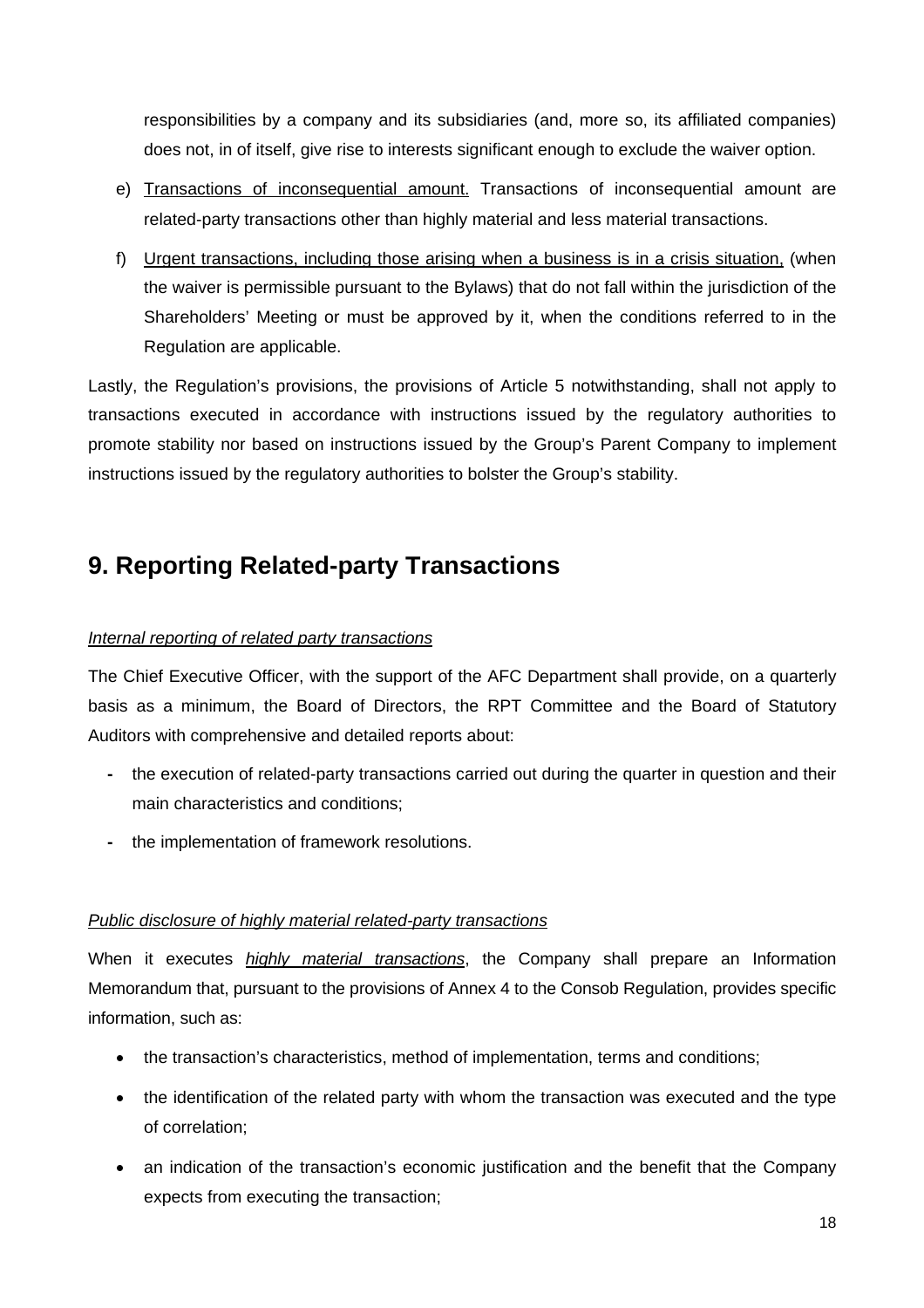• the other information listed in the abovementioned Annex.

The Information Memorandum must be approved by the Board of Directors, with the prior input of the RPT Committee, and shall be made available to the public in accordance within the deadline and with the modalities set forth in Title II, Chapter I, of the Issuers' Regulation.

- a) within seven days from the date when the transaction is approved by the relevant governance body, without prejudice to the provisions of Article 17 of EU Regulation No. 596/2014 (in cases involving the Shareholders' Meeting's jurisdiction or approval, within seven days from the approval of the motion submitted to the Shareholders' Meeting);
- b) within 15 days from the approval of the transaction or the signing of the contract that causes the materiality threshold to be exceeded, when the materiality threshold is exceeded by the cumulative effect of transactions that are homogeneous or carried out in implementation of single plan and executed with the same related party or with parties related to said party or the companies themselves;
- c) within 15 days after receiving from the Company the information that the transaction was approved or the contract determining the transaction's materiality was signed, in those instances in which transactions executed by subsidiaries are the reason for exceeding the threshold. In this regard, subsidiaries are required to promptly provide the information needed to prepare the Information Memorandum.

Concurrently with the public disclosure (publication on the Company website), the Information Memorandum shall also be sent to the Consob, together with the supporting documents and any opinions provided by members of the Board of Directors , Independent Directors, Statutory Auditors and independent experts, in the manner required by Article 5, Section 7, of the Issuers' Regulations.

#### *Public disclosure of less material related-party transactions*

When it executes less material transactions approved despite a negative opinion by the RPT Committee, the Company, without prejudice to the provisions of Article 17 of EU Regulation No. 596/2014, shall prepare and make available to the public the Information Memorandum within 15 days from the end of each quarter. Concurrently with its publication, the Information Memorandum shall be sent to the Consob, together with the supporting documents and expert opinions, in the manner required by Article 5, Section 7, of the Issuers' Requiations.

#### *Disclosures in the interim and annual report on operations*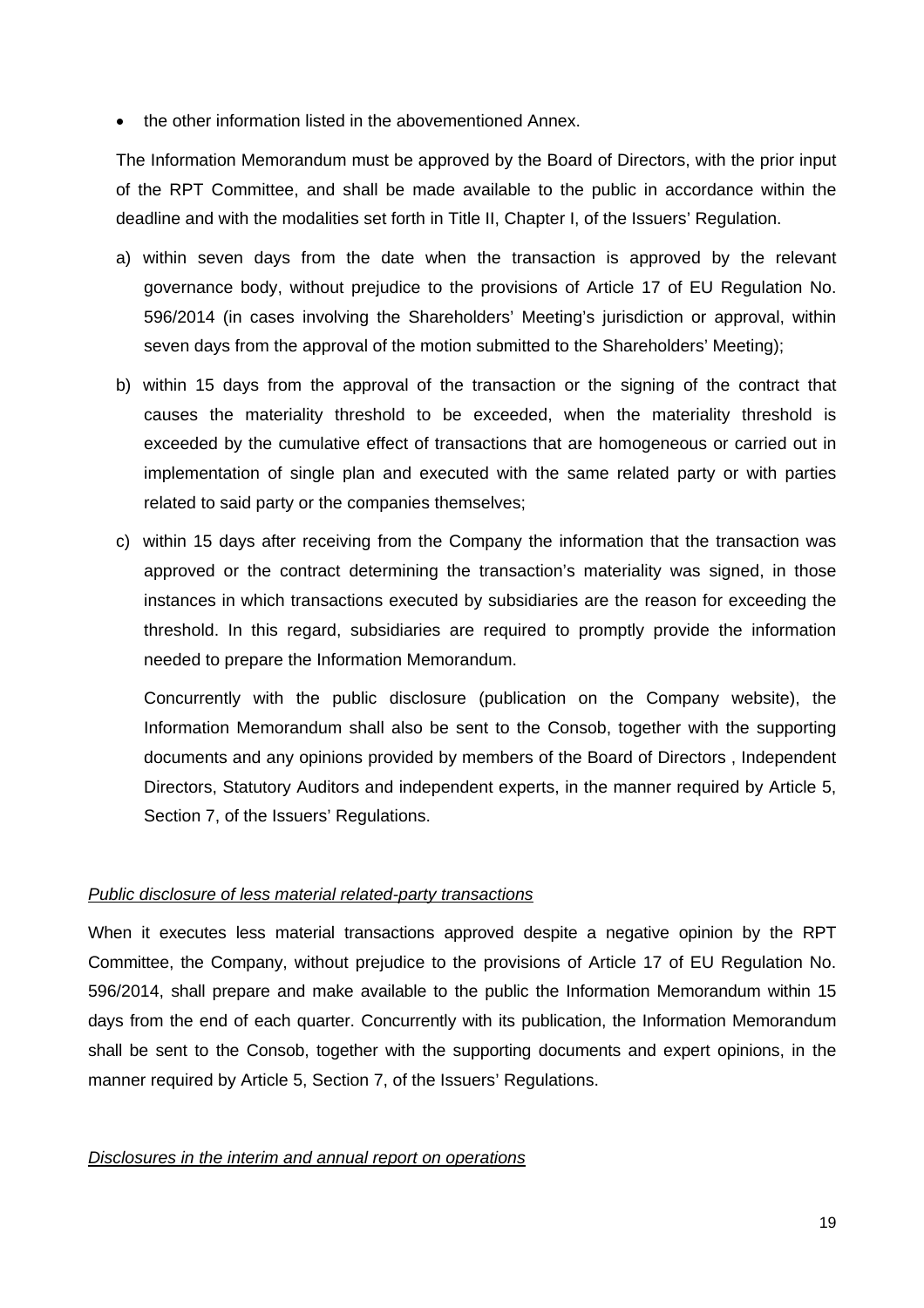As required by Article 154-*ter* of the TUF and taking into account the recommendations specified in Chapter 10 of the Consob Communication, the Company shall provide in the interim report on operations and the annual report on operations: (i) information about individual highly material transactions executed during the reporting period; (ii) information about other individual relatedparty transactions executed during the reporting period that had a material impact on the Company's balance sheet or income statement during the reporting period; and (iii) information about any changes or developments affecting related-party transactions described in the most recent annual report that had a material impact on the Company's balance sheet or income statement during the reporting period.

## **10. Procedure's Publication and Implementation Controls**

This Procedure is published by the Legal and Corporate Affairs Department.

Parmalat is committed to implementing all controls before and after the transaction's execution that it may deem necessary to verify the correct implementation of this Procedure. A control is also periodically performed by the RPT Committee, with the support of the Chief Financial Officer and any other corporate functions involved, if applicable. The outcomes of those controls are periodically brought to the attentions of the RPT Committee.

### **11. Procedure Updates**

All amendments to this Procedure shall be approved by the Company's Board of Directors, with the prior favorable opinion of the RPT Committee, except for updates required due to changes made by the Consob to provisions it itself issued.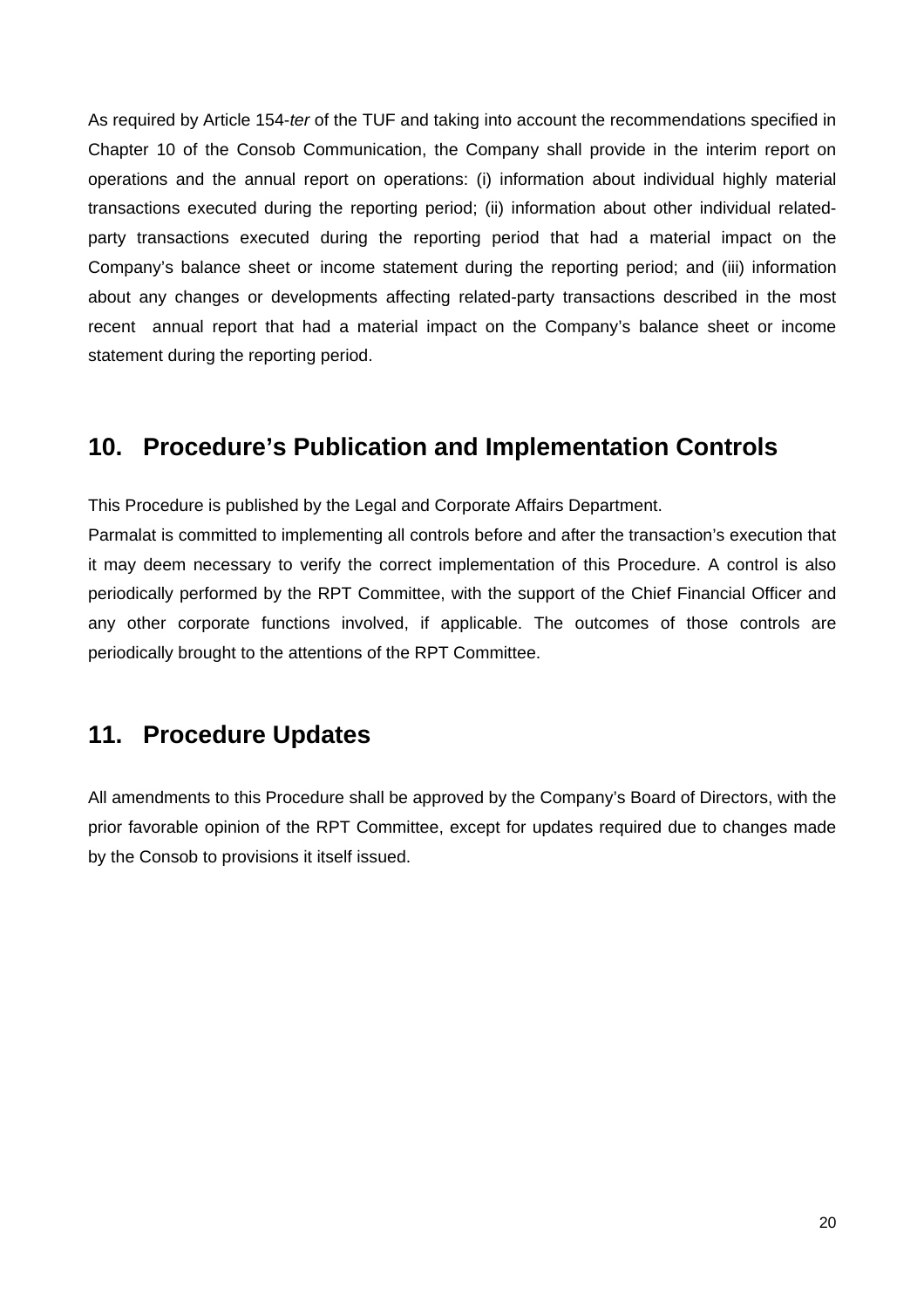# **13. Annexes**

- 1. A table showing the materiality thresholds applicable to related-party transactions (Annex 13.1)
- 2. Annex 3 to the Regulation: "Designation of Highly Material Related-party Transactions" (Annex 13.2)
- 3. Affidavit form (Annex 13.3)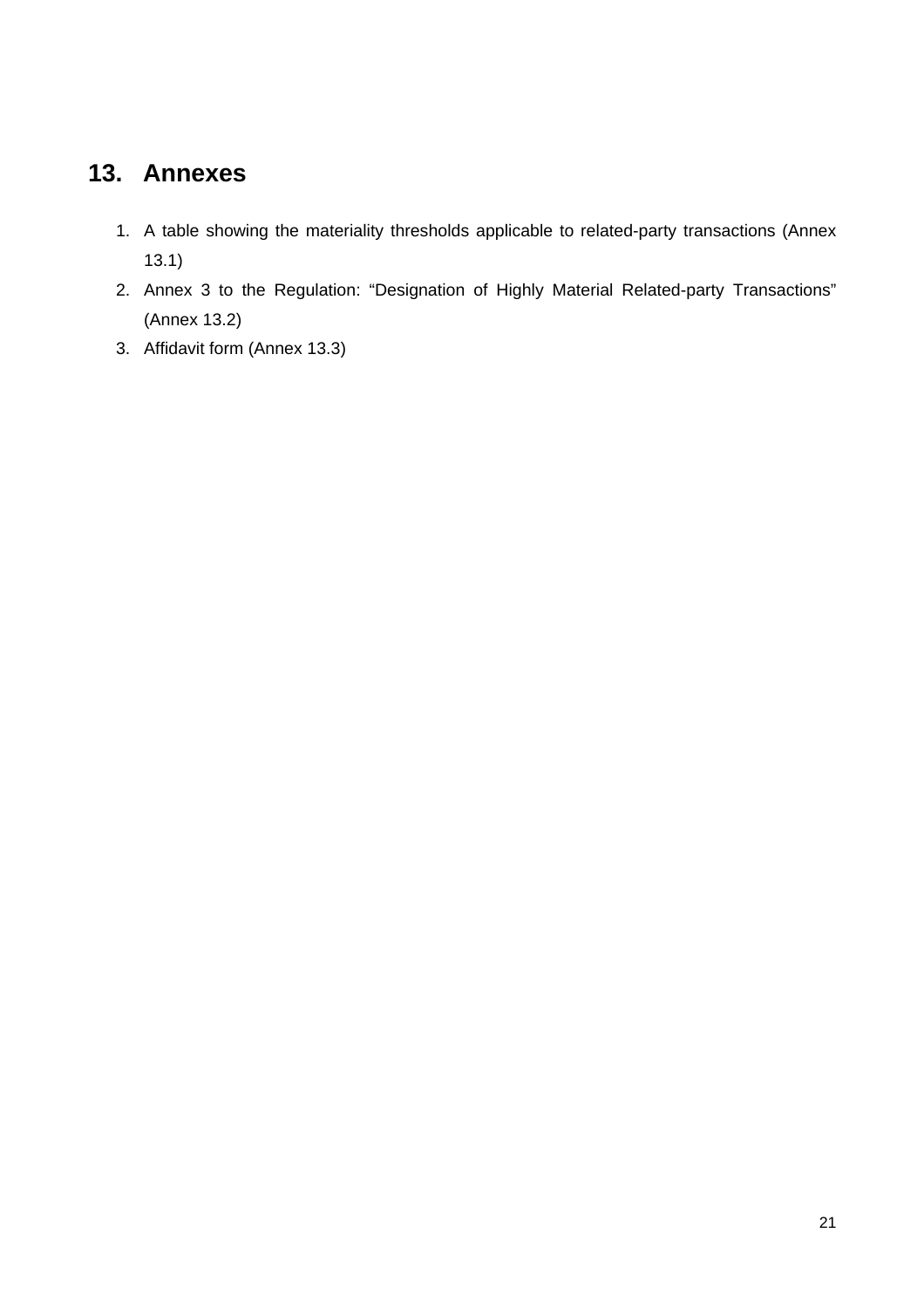#### **13.1 Materiality Thresholds for Related-party Transactions**

The table below shows the materiality thresholds applicable to related-party transactions:

| THRESHOLDS APPLICABLE TO TRANSACTIONS WITH RELATED PARTIES |                               |                                                    |                           |  |  |
|------------------------------------------------------------|-------------------------------|----------------------------------------------------|---------------------------|--|--|
| <b>TYPES OF RELATED PARTIES</b>                            | <b>TRANSACTIONS</b>           |                                                    |                           |  |  |
|                                                            | highly material               | less material                                      | of inconsequential amount |  |  |
| Individuals and Professional Associations                  | Larger than 100 million euros | From<br>250,000 eruos<br>to<br>100 million euros   | Less than 250,000 euros   |  |  |
| <b>Legal entities</b>                                      |                               | From<br>I million euros<br>to<br>100 million euros | Less than 1 million euros |  |  |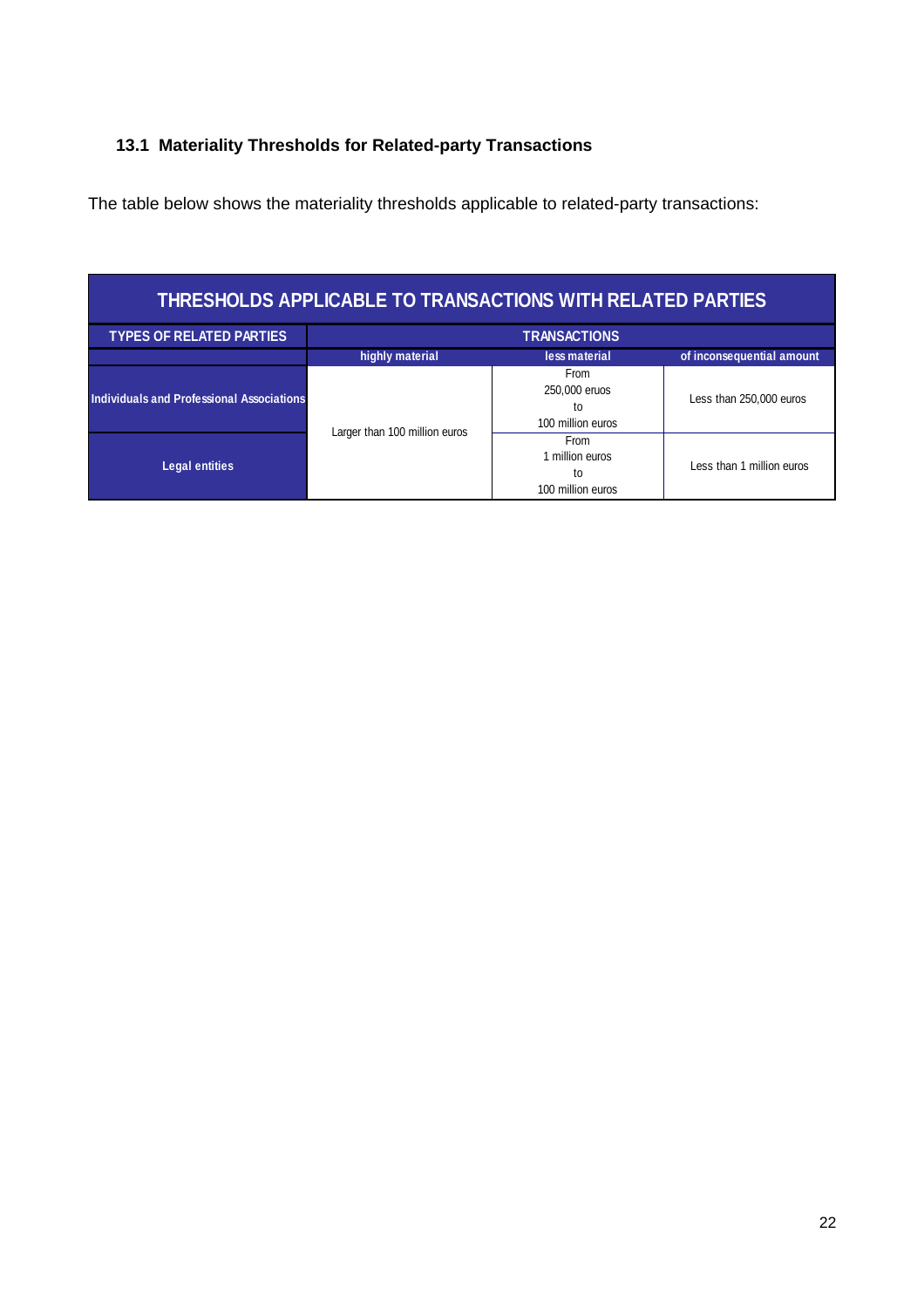#### **13.2 Annex 3 to the Regulation: "Designation of Highly Material Related-party Transactions"**

**1**. Internal procedures shall establish quantitative criteria to identify "highly material transactions," which shall include, as a minimum, the types of transactions listed below.

**1.1.** Transactions in which at least one of the following materiality indices, applicable depending on each specific transaction, exceeds the 5% threshold:

*a) Consideration materiality index:* It is the ratio of the transaction's consideration to the company's shareholder's equity, taken from the most recent published balance sheet (consolidated balance sheet, if available) or, for a publicly traded company, its market capitalization, if larger, computed at the closing on the last stock market trading day in the reporting period covered by the most recent published periodic accounting document (annual or semiannual financial report or interim report on operations). For banks it is the ratio of the transaction's consideration to total capital taken from the most recent published balance sheet (consolidated balance sheet, if available).

If the transaction's financial terms are specified, the transaction's consideration is equal to:

i) for cash components, the amount paid to/by the contractual counterparty;

ii) for components consisting of financial instruments, their fair value, determined on the transaction date, in accordance with the international accounting principle adopted with (EC) Regulation No. 1606/2002;

iii) for financing transactions or transactions involving the provision of guarantees, the maximum disbursable amount.

If the transaction's financial terms are predicated in whole or in part on quantities that are not yet known, the transaction's consideration is the maximum amount receivable or payable pursuant to the transaction's stipulations.

**b) Asset materiality index:** It is the ratio of the total assets of the entity subject of the transaction to the company's total assets. The data used must be taken from the company's most recent published balance sheet (consolidated balance sheet, if prepared). When possible, similar data must be used to determine the total assets of the entity subject of the transaction.

For transactions involving the acquisition or disposal of equity investments that have an impact on the scope of consolidation, the numerator amount is equal to the total assets of the investee company, irrespective of the percentage of share capital that is being disposed of.

For transactions involving the acquisition or disposal of equity investments that have no impact on the scope of consolidation, the numerator amount is equal to

i) for acquisitions, the transaction's consideration. plus any liabilities of the acquired company assumed by the acquirer;

ii) for sales, the consideration received for the sold assets.

For transactions involving the purchase or sale of other assets (different from the acquisition of an equity investment), the numerator amount is equal to:

i) for acquisitions, the consideration paid or the carrying amount attributed to the acquired assets, whichever is greater:

ii) for sales, the carrying amount of the assets.

*c) Liability materiality index:* It is the ratio of the total liabilities of the acquired entity to the company's total assets. The data used must be taken from the Company's most recent published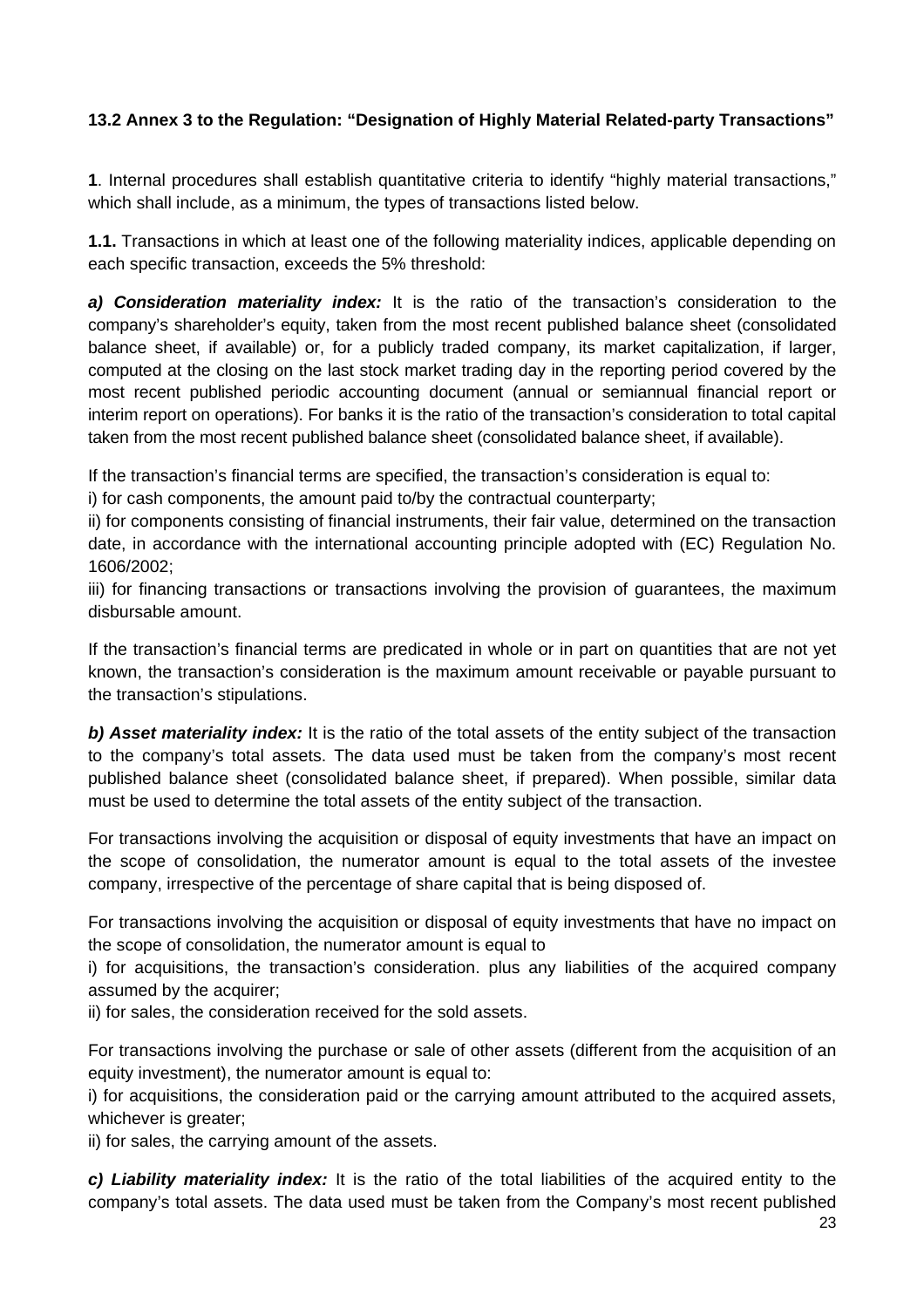balance sheet (consolidated balance sheet, if prepared). When possible, similar data must be used to determine the total liabilities of the acquired company or business operations.

**1.2.** Transactions with a publicly traded controlling company or with parties related to it that, in turn, are related to the company, when at least one of the materiality indices referred to in Section 1.1 above exceeds the 2.5% threshold.

**1.3.** Companies shall determine whether they should establish materiality thresholds that are lower than those set forth in Sections 1.1 and 1.2 above for transactions that could have an impact on the operating independence of an issuer (e.g., sales of intangible assets, such as trademarks or patents).

**1.4.** In the case of transactions involving multiple cumulative transactions, pursuant to Article 5, Section 2, companies shall determine, first of all, the materiality of each transaction, based on the index or indices set forth in Section 1.1 above that are applicable. To determine whether the thresholds set forth in Sections 1.2, 1.2 and 1.3 above are being exceeded; the results attributable to each index shall be added together.

**2.** If a transaction or multiple cumulated transactions, pursuant to Article 5, Section 2, qualify as "highly material transactions" based on the indices set forth in Section 1 above and such a finding is patently unjustified in view of special circumstances, the Consob, acting upon a request by the company, may provide alternative methods to compute the abovementioned indices. For this purpose, the company, prior to completing the transaction's negotiations, shall communicate to the Consob the transaction's main characteristics and the specific circumstances upon which its request is based.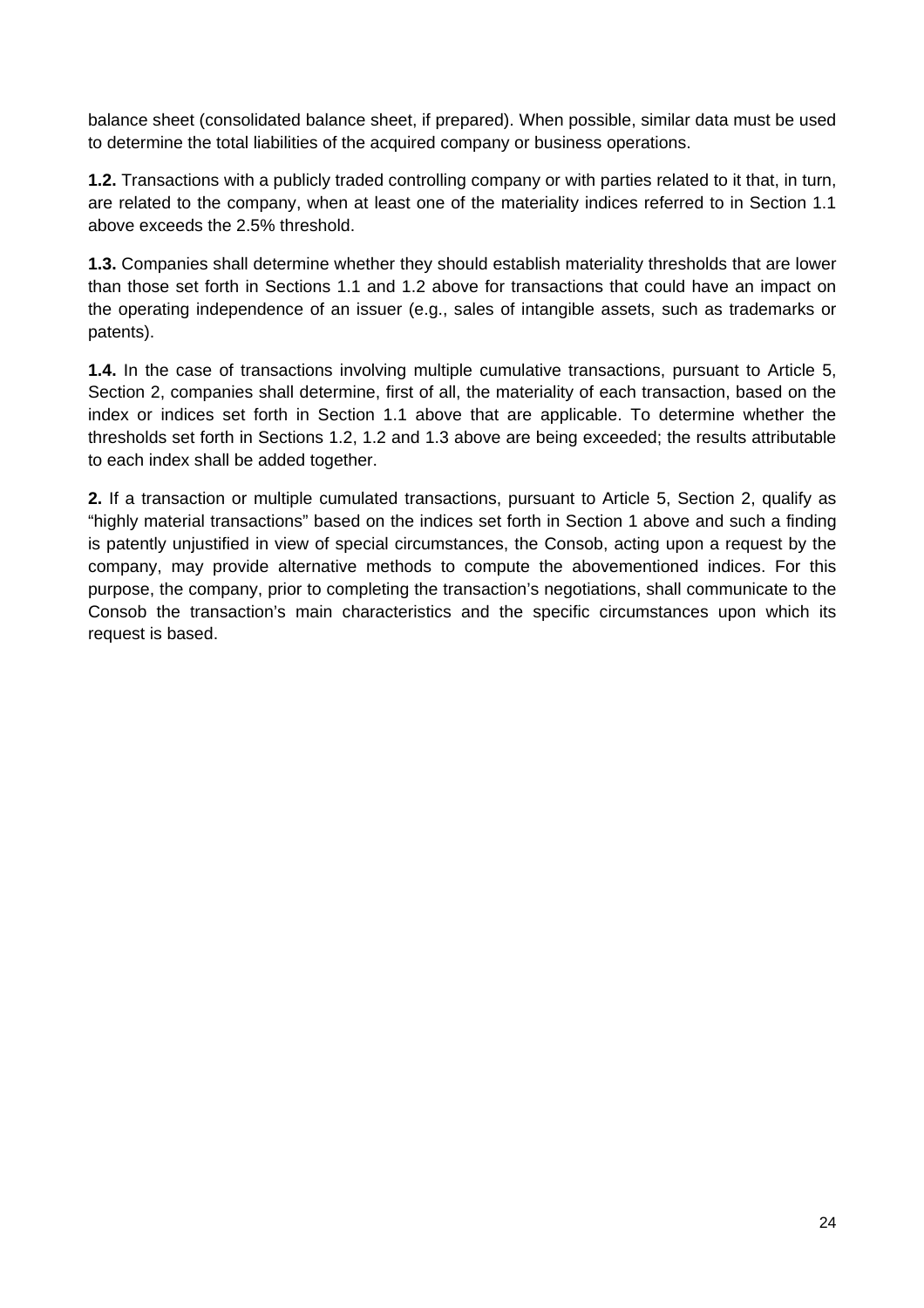**Parmalat S.p.A. Via Gugliemo Silva, 9 20149 Milan** 

#### **Affidavit provided pursuant to the Consob Regulation concerning related-party transactions and the Procedure Governing Transactions with Related Parties Approved by the Board of Directors on November 11, 2010 (as amended on March 7, 2014, May 7, 2014, April 16, 2015 and, most recently, July 31, 2018)**

I, the undersigned ………………………………………........, in my capacity as ……………………………….. of Parmalat S.p.A., hereby disclose, under my personal responsibility, the names of the members of my immediate family, who shall be understood to be those family members who could influence, or be influenced by, the party in question in their transactions with the Company; members of the immediate family can include: (a) a spouse who is not legally separated and a domestic partner; (b) the children or dependents of the interested party, of a spouse who is not legally separated or domestic partner.

#### Table 1

| <b>First and last name</b> | Place and date of birth | <b>Family relationship</b> |
|----------------------------|-------------------------|----------------------------|
|                            |                         |                            |
|                            |                         |                            |
|                            |                         |                            |
|                            |                         |                            |
|                            |                         |                            |
|                            |                         |                            |
|                            |                         |                            |
|                            |                         |                            |
|                            |                         |                            |
|                            |                         |                            |